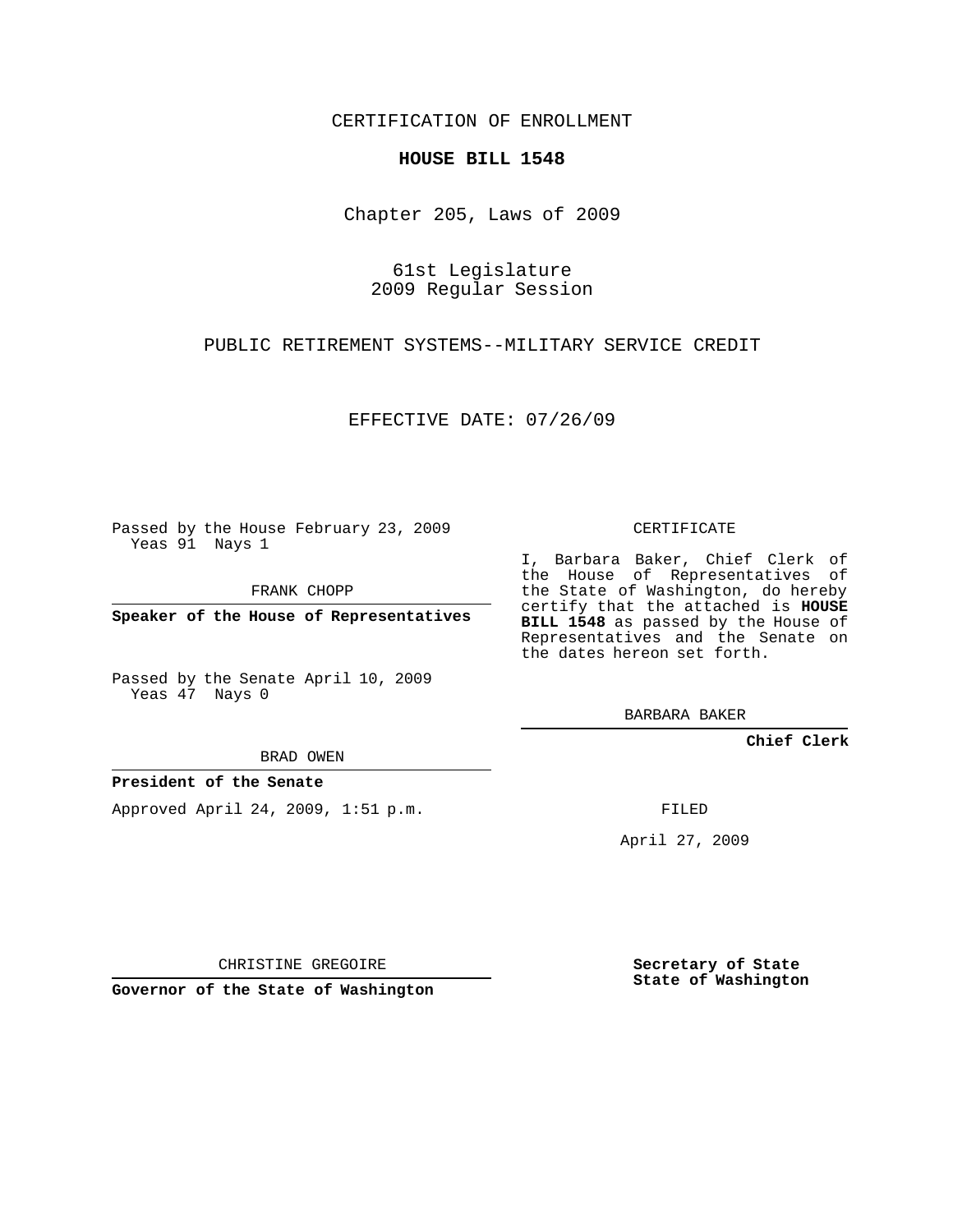## **HOUSE BILL 1548** \_\_\_\_\_\_\_\_\_\_\_\_\_\_\_\_\_\_\_\_\_\_\_\_\_\_\_\_\_\_\_\_\_\_\_\_\_\_\_\_\_\_\_\_\_

\_\_\_\_\_\_\_\_\_\_\_\_\_\_\_\_\_\_\_\_\_\_\_\_\_\_\_\_\_\_\_\_\_\_\_\_\_\_\_\_\_\_\_\_\_

Passed Legislature - 2009 Regular Session

## **State of Washington 61st Legislature 2009 Regular Session**

**By** Representatives Bailey, Conway, Seaquist, Crouse, Kenney, Kelley, Simpson, Morrell, and Ormsby; by request of Select Committee on Pension Policy and LEOFF Plan 2 Retirement Board

Read first time 01/23/09. Referred to Committee on Ways & Means.

 AN ACT Relating to interruptive military service credit within plans 2 and 3 of the public employees' retirement system, plans 2 and 3 of the school employees' retirement system, plans 2 and 3 of the teachers' retirement system, plan 2 of the law enforcement officers' and firefighters' retirement system, plan 2 of the Washington state patrol retirement system, and the public safety employees' retirement system; and amending RCW 41.40.710, 41.40.805, 41.37.260, 41.35.470, 41.35.650, 41.32.810, 41.32.865, 41.26.520, and 43.43.260.

BE IT ENACTED BY THE LEGISLATURE OF THE STATE OF WASHINGTON:

 **Sec. 1.** RCW 41.40.710 and 2005 c 64 s 2 are each amended to read as follows:

 (1) A member who is on a paid leave of absence authorized by a member's employer shall continue to receive service credit as provided for under the provisions of RCW 41.40.610 through 41.40.740.

 (2) A member who receives compensation from an employer while on an authorized leave of absence to serve as an elected official of a labor organization, and whose employer is reimbursed by the labor organization for the compensation paid to the member during the period of absence, may also be considered to be on a paid leave of absence.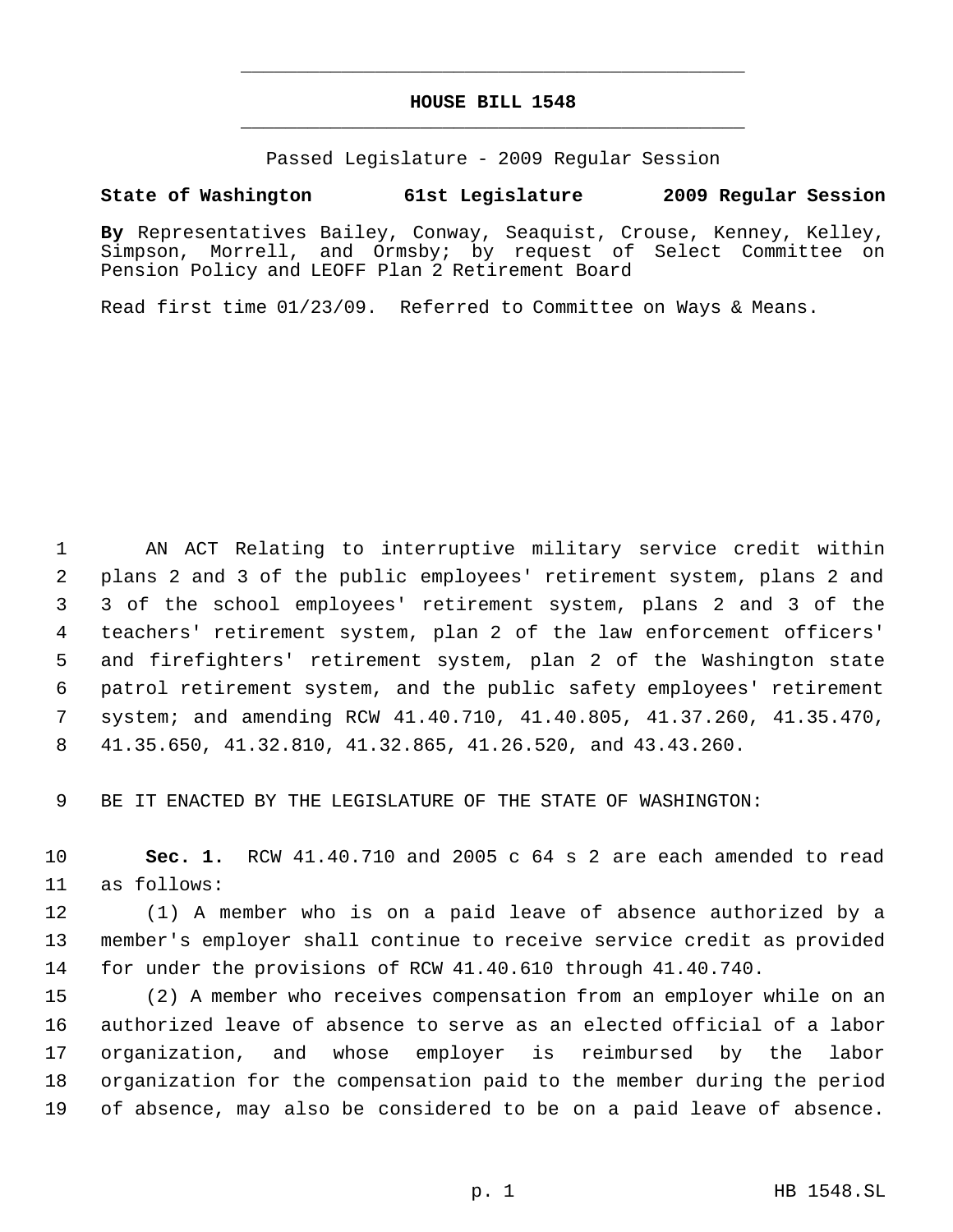This subsection shall only apply if the member's leave of absence is authorized by a collective bargaining agreement that provides that the member retains seniority rights with the employer during the period of leave. The compensation earnable reported for a member who establishes service credit under this subsection may not be greater than the salary paid to the highest paid job class covered by the collective bargaining agreement.

 (3) Except as specified in subsection (4) of this section, a member shall be eligible to receive a maximum of two years service credit during a member's entire working career for those periods when a member is on an unpaid leave of absence authorized by an employer. Such credit may be obtained only if:

 (a) The member makes both the plan 2 employer and member contributions plus interest as determined by the department for the period of the authorized leave of absence within five years of resumption of service or prior to retirement whichever comes sooner; or (b) If not within five years of resumption of service but prior to

retirement, pay the amount required under RCW 41.50.165(2).

 The contributions required under (a) of this subsection shall be based on the average of the member's compensation earnable at both the time the authorized leave of absence was granted and the time the member resumed employment.

 (4) A member who leaves the employ of an employer to enter the uniformed services of the United States shall be entitled to retirement system service credit for up to five years of military service. This subsection shall be administered in a manner consistent with the requirements of the federal uniformed services employment and reemployment rights act.

 (a) The member qualifies for service credit under this subsection if:

 (i) Within ninety days of the member's honorable discharge from the uniformed services of the United States, the member applies for reemployment with the employer who employed the member immediately 34 prior to the member entering the uniformed services; and

 (ii) The member makes the employee contributions required under RCW 41.45.061 and 41.45.067 within five years of resumption of service or prior to retirement, whichever comes sooner; or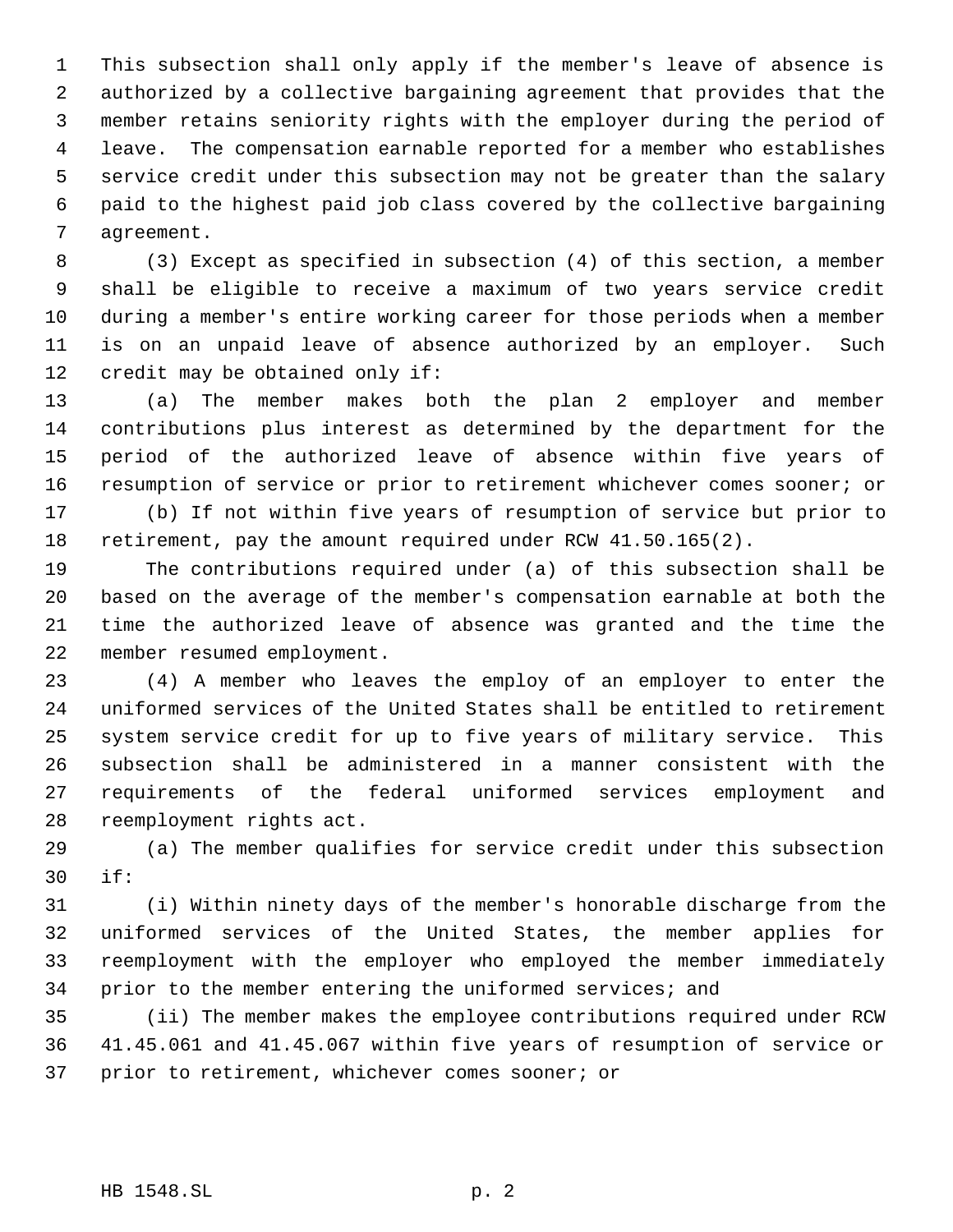(iii) Prior to retirement and not within ninety days of the member's honorable discharge or five years of resumption of service the member pays the amount required under RCW 41.50.165(2); or

 (iv) Prior to retirement the member provides to the director proof that the member's interruptive military service was during a period of war as defined in RCW 41.04.005. Any member who made payments for service credit for interruptive military service in a period of war as 8 defined in RCW 41.04.005 may, prior to retirement and on a form 9 provided by the department, request a refund of the funds standing to his or her credit for up to five years of such service, and this amount 11 shall be paid to him or her. Members with one or more periods of 12 interruptive military service during a period of war may receive no 13 more than five years of free retirement system service credit under this subsection.

 (b) Upon receipt of member contributions under (a)(ii), (d)(iii), 16 or (e)(iii) of this subsection, or adequate proof under (a)(iv),  $(d)(iv)$ , or (e)(iv) of this subsection, the department shall establish the member's service credit and shall bill the employer for its contribution required under RCW 41.45.060, 41.45.061, and 41.45.067 for the period of military service, plus interest as determined by the department.

 (c) The contributions required under (a)(ii), (d)(iii), or (e)(iii) of this subsection shall be based on the compensation the member would have earned if not on leave, or if that cannot be estimated with reasonable certainty, the compensation reported for the member in the year prior to when the member went on military leave.

 (d) The surviving spouse or eligible child or children of a member who left the employ of an employer to enter the uniformed services of the United States and died while serving in the uniformed services may, on behalf of the deceased member, apply for retirement system service credit under this subsection up to the date of the member's death in the uniformed services. The department shall establish the deceased member's service credit if the surviving spouse or eligible child or children:

 (i) Provides to the director proof of the member's death while serving in the uniformed services;

 (ii) Provides to the director proof of the member's honorable service in the uniformed services prior to the date of death; and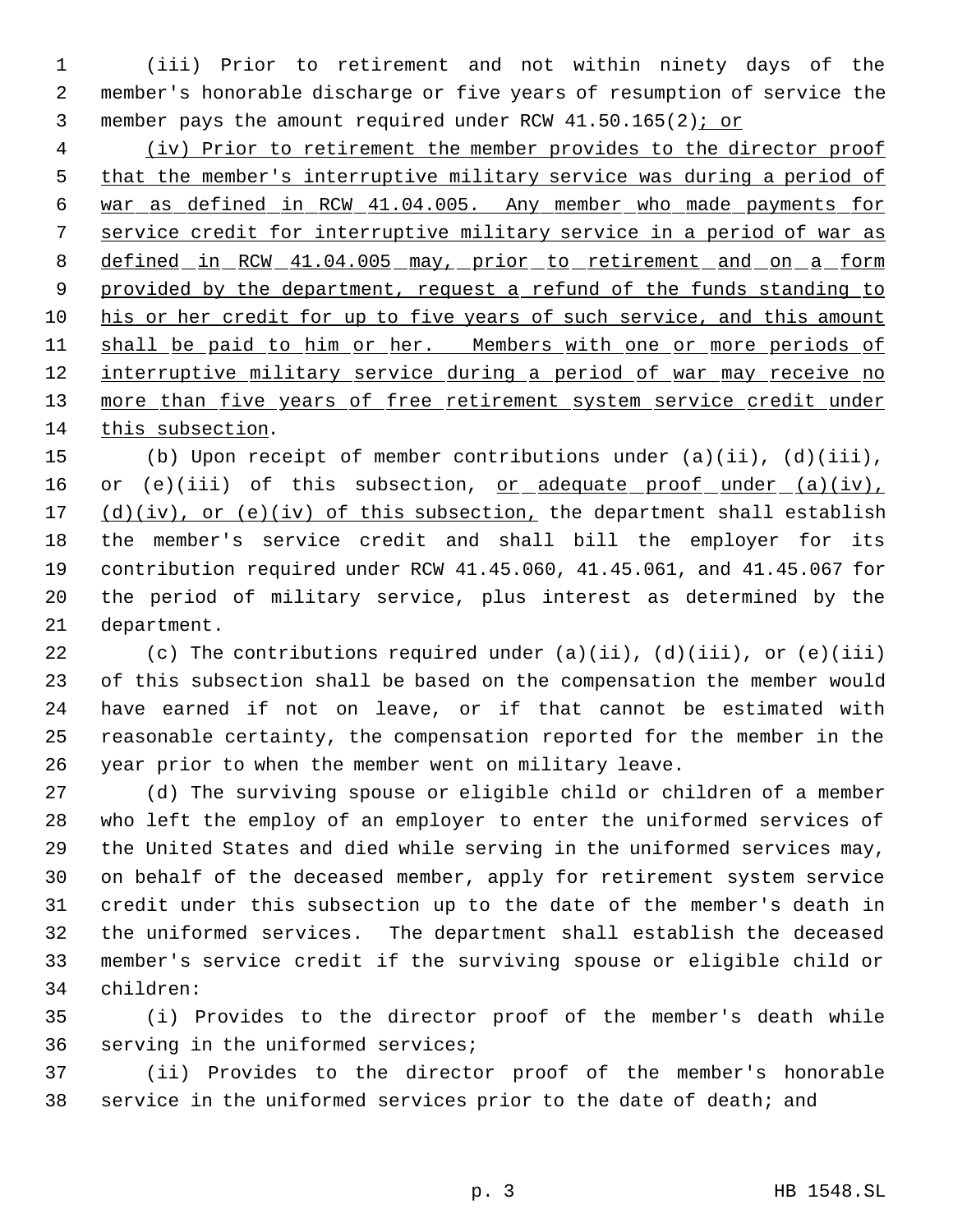(iii) Pays the employee contributions required under chapter 41.45 RCW within five years of the date of death or prior to the distribution of any benefit, whichever comes first; or

 (iv) Prior to the distribution of any benefit, provides to the 5 director proof that the member's interruptive military service was during a period of war as defined in RCW 41.04.005. If the deceased member made payments for service credit for interruptive military service during a period of war as defined in RCW 41.04.005, the 9 surviving spouse or eligible child or children may, prior to the distribution of any benefit and on a form provided by the department, request a refund of the funds standing to the deceased member's credit 12 for up to five years of such service, and this amount shall be paid to 13 the surviving spouse or eligible child or children. Members with one or more periods of interruptive military service during a period of war 15 may receive no more than five years of free retirement system service 16 credit under this subsection.

 (e) A member who leaves the employ of an employer to enter the uniformed services of the United States and becomes totally incapacitated for continued employment by an employer while serving in the uniformed services is entitled to retirement system service credit under this subsection up to the date of discharge from the uniformed services if:

 (i) The member obtains a determination from the director that he or she is totally incapacitated for continued employment due to conditions 25 or events that occurred while serving in the uniformed services;

 (ii) The member provides to the director proof of honorable 27 discharge from the uniformed services; and

 (iii) The member pays the employee contributions required under chapter 41.45 RCW within five years of the director's determination of total disability or prior to the distribution of any benefit, whichever 31 comes first; or

 (iv) Prior to retirement the member provides to the director proof that the member's interruptive military service was during a period of war as defined in RCW 41.04.005. Any member who made payments for service credit for interruptive military service during a period of war as defined in RCW 41.04.005 may, prior to retirement and on a form provided by the department, request a refund of the funds standing to 38 his or her credit for up to five years of such service, and this amount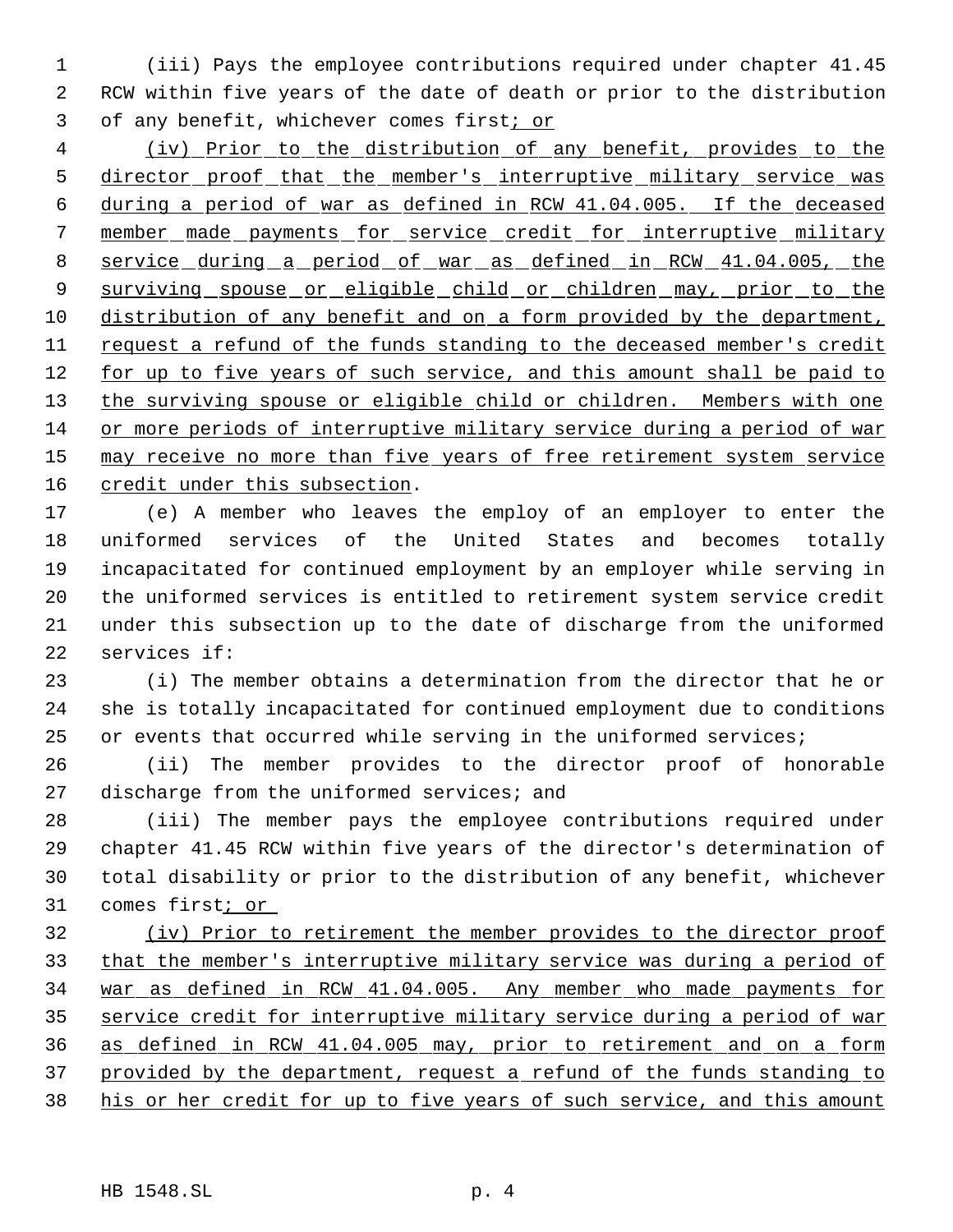1 shall be paid to him or her. Members with one or more periods of interruptive military service credit during a period of war may receive no more than five years of free retirement system service credit under this subsection.

 **Sec. 2.** RCW 41.40.805 and 2005 c 64 s 3 are each amended to read as follows:

 (1) A member who is on a paid leave of absence authorized by a member's employer shall continue to receive service credit.

 (2) A member who receives compensation from an employer while on an authorized leave of absence to serve as an elected official of a labor organization, and whose employer is reimbursed by the labor organization for the compensation paid to the member during the period of absence, may also be considered to be on a paid leave of absence. This subsection shall only apply if the member's leave of absence is authorized by a collective bargaining agreement that provides that the member retains seniority rights with the employer during the period of leave. The earnable compensation reported for a member who establishes service credit under this subsection may not be greater than the salary paid to the highest paid job class covered by the collective bargaining agreement.

 (3) Except as specified in subsection (4) of this section, a member shall be eligible to receive a maximum of two years service credit during a member's entire working career for those periods when a member is on an unpaid leave of absence authorized by an employer. Such credit may be obtained only if:

 (a) The member makes the contribution on behalf of the employer, plus interest, as determined by the department; and

 (b) The member makes the employee contribution, plus interest, as determined by the department, to the defined contribution portion.

 The contributions required shall be based on the average of the member's earnable compensation at both the time the authorized leave of absence was granted and the time the member resumed employment.

 (4) A member who leaves the employ of an employer to enter the uniformed services of the United States shall be entitled to retirement system service credit for up to five years of military service if within ninety days of the member's honorable discharge from the uniformed services of the United States, the member applies for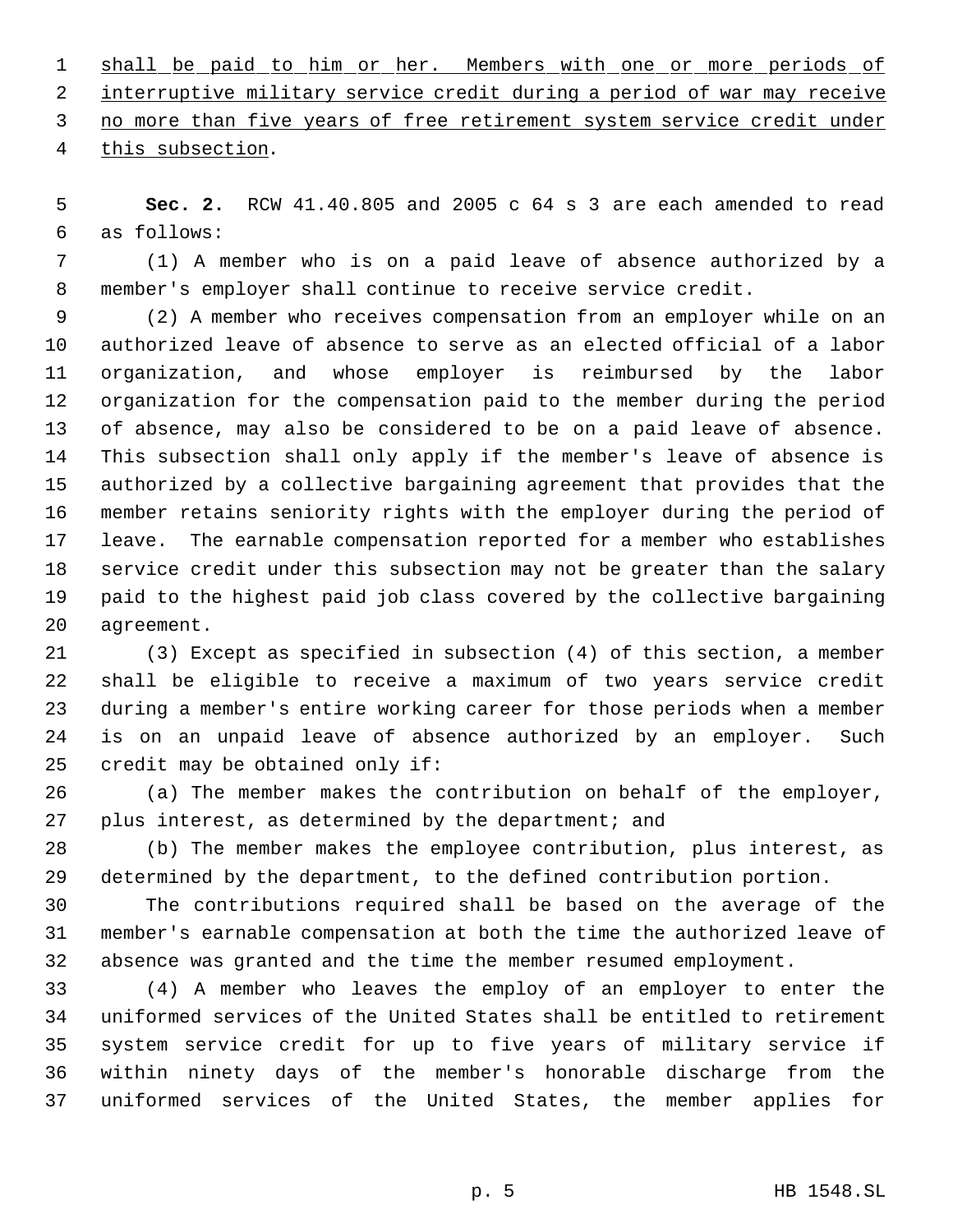reemployment with the employer who employed the member immediately prior to the member entering the uniformed services. This subsection shall be administered in a manner consistent with the requirements of the federal uniformed services employment and reemployment rights act.

 The department shall establish the member's service credit and shall bill the employer for its contribution required under RCW 41.45.060 and 41.45.067 for the period of military service, plus interest as determined by the department. Service credit under this subsection may be obtained only if the member makes the employee contribution to the defined contribution portion as determined by the 11 department, or prior to retirement, the member provides to the director 12 proof that the member's interruptive military service was during a 13 period of war as defined in RCW 41.04.005. Any member who made payments for service credit for interruptive military service during a period of war as defined in RCW 41.04.005 may, prior to retirement and 16 on a form provided by the department, request a refund of the funds 17 standing to his or her credit for up to five years of such service, and 18 this amount shall be paid to him or her. Members with one or more 19 periods of interruptive military service during a period of war may 20 receive no more than five years of free retirement system service credit under this subsection.

 The contributions required shall be based on the compensation the member would have earned if not on leave, or if that cannot be estimated with reasonable certainty, the compensation reported for the member in the year prior to when the member went on military leave.

 (a) The surviving spouse or eligible child or children of a member who left the employ of an employer to enter the uniformed services of the United States and died while serving in the uniformed services may, on behalf of the deceased member, apply for retirement system service credit under this subsection up to the date of the member's death in the uniformed services. The department shall establish the deceased member's service credit if the surviving spouse or eligible child or children:

 (i) Provides to the director proof of the member's death while serving in the uniformed services;

 (ii) Provides to the director proof of the member's honorable service in the uniformed services prior to the date of death; and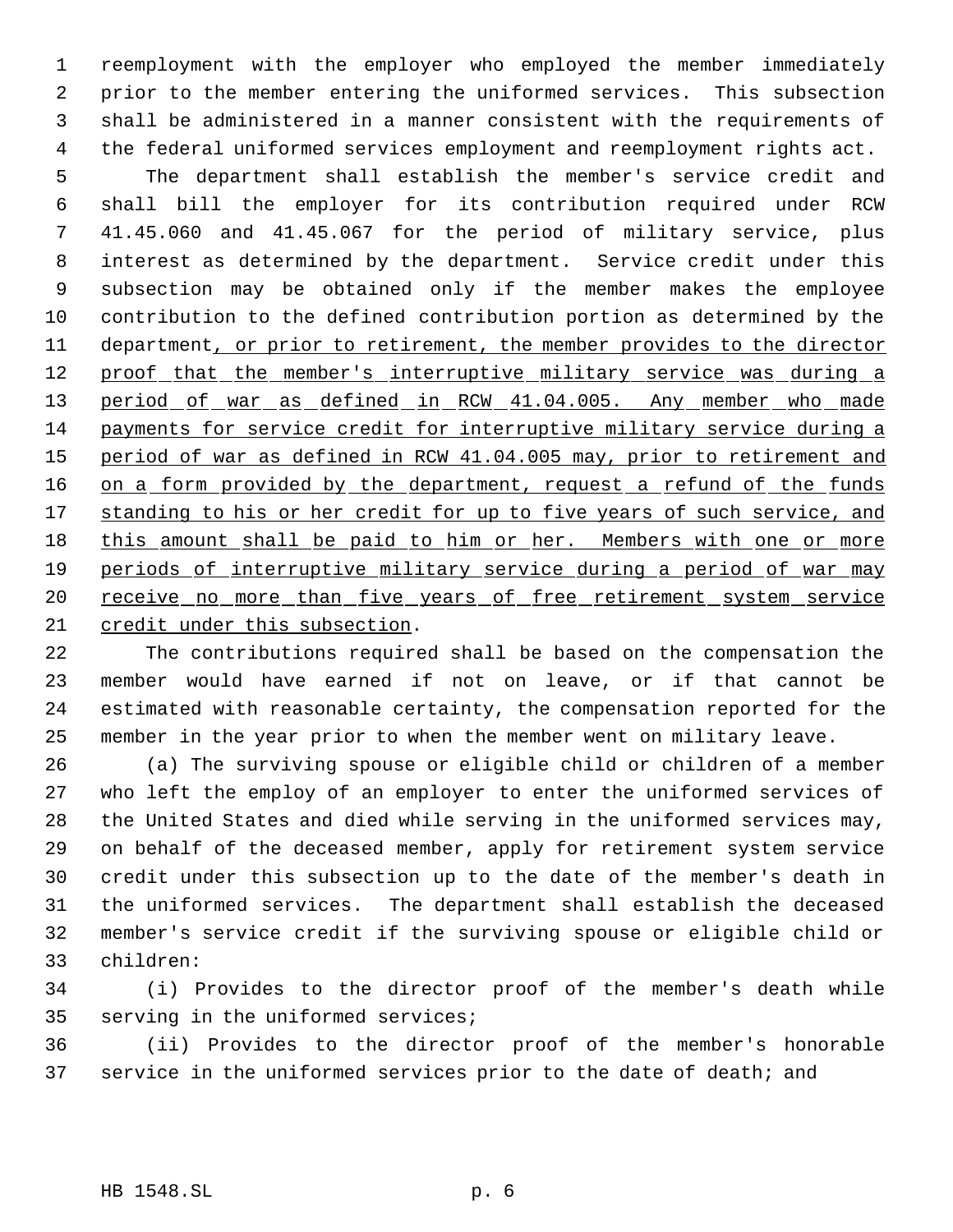(iii) Pays the employee contributions required under this subsection within five years of the date of death or prior to the distribution of any benefit, whichever comes first; or

 (iv) Prior to the distribution of any benefit, provides to the 5 director proof that the member's interruptive military service was during a period of war as defined in RCW 41.04.005. If the deceased member made payments for service credit for interruptive military service during a period of war as defined in RCW 41.04.005, the 9 surviving spouse or eligible child or children may, prior to the distribution of any benefit and on a form provided by the department, request a refund of the funds standing to the deceased member's credit 12 for up to five years of such service, and this amount shall be paid to 13 the surviving spouse or children. Members with one or more periods of interruptive military service during a period of war may receive no 15 more than five years of free retirement system service credit under this subsection.

 (b) A member who leaves the employ of an employer to enter the uniformed services of the United States and becomes totally incapacitated for continued employment by an employer while serving in the uniformed services is entitled to retirement system service credit under this subsection up to the date of discharge from the uniformed services if:

 (i) The member obtains a determination from the director that he or she is totally incapacitated for continued employment due to conditions 25 or events that occurred while serving in the uniformed services;

 (ii) The member provides to the director proof of honorable 27 discharge from the uniformed services; and

 (iii) The member pays the employee contributions required under this subsection within five years of the director's determination of total disability or prior to the distribution of any benefit, whichever 31 comes first<sub>i or</sub>

 (iv) Prior to retirement the member provides to the director proof that the member's interruptive military service was during a period of war as defined in RCW 41.04.005. Any member who made payments for service credit for interruptive military service during a period of war as defined in RCW 41.04.005 may, prior to retirement and on a form provided by the department, request a refund of the funds standing to 38 his or her credit for up to five years of such service, and this amount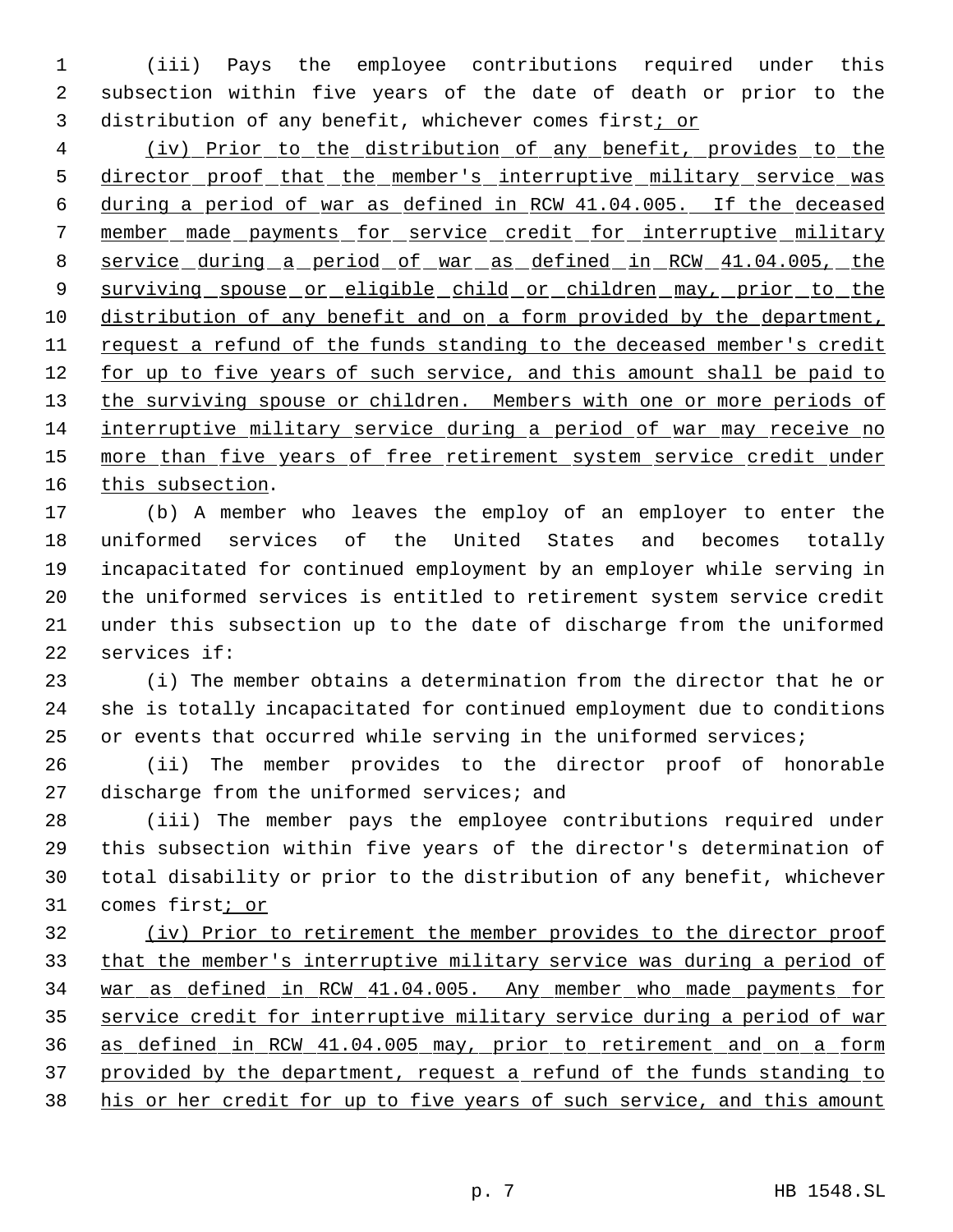1 shall be paid to him or her. Members with one or more periods of interruptive military service credit during a period of war may receive no more than five years of free retirement system service credit under this subsection.

 **Sec. 3.** RCW 41.37.260 and 2005 c 64 s 11 are each amended to read as follows:

 (1) A member who is on a paid leave of absence authorized by a member's employer shall continue to receive service credit as provided for under RCW 41.37.190 through 41.37.290.

 (2) A member who receives compensation from an employer while on an authorized leave of absence to serve as an elected official of a labor organization, and whose employer is reimbursed by the labor organization for the compensation paid to the member during the period of absence, may also be considered to be on a paid leave of absence. This subsection shall only apply if the member's leave of absence is authorized by a collective bargaining agreement that provides that the member retains seniority rights with the employer during the period of leave. The compensation earnable reported for a member who establishes service credit under this subsection may not be greater than the salary paid to the highest paid job class covered by the collective bargaining agreement.

 (3) Except as specified in subsection (4) of this section, a member shall be eligible to receive a maximum of two years service credit during a member's entire working career for those periods when a member is on an unpaid leave of absence authorized by an employer. This credit may be obtained only if:

 (a) The member makes both the employer and member contributions plus interest as determined by the department for the period of the authorized leave of absence within five years of resumption of service or prior to retirement whichever comes sooner; or

 (b) If not within five years of resumption of service but prior to retirement, pay the amount required under RCW 41.50.165(2).

 The contributions required under (a) of this subsection shall be based on the average of the member's compensation earnable at both the time the authorized leave of absence was granted and the time the member resumed employment.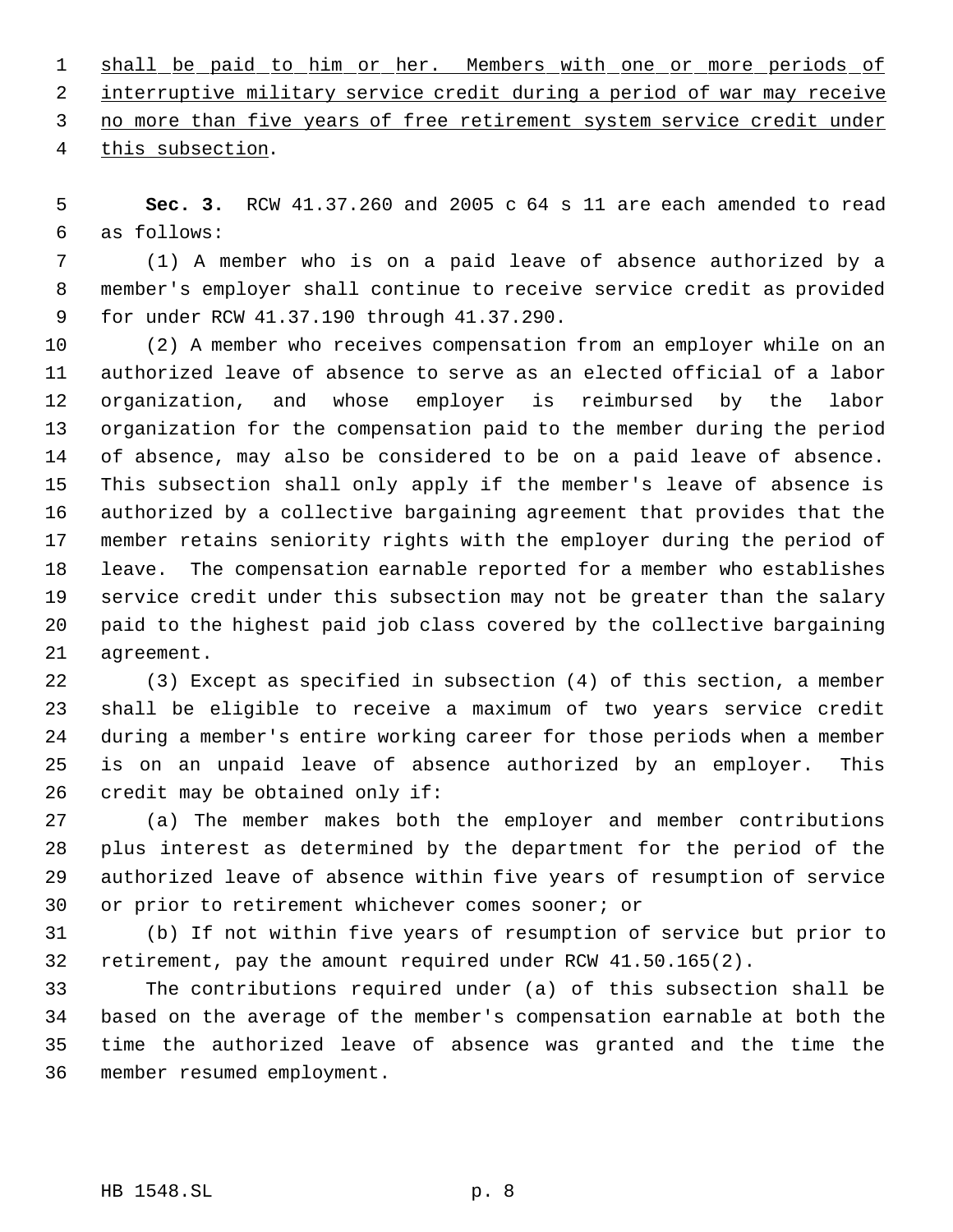(4) A member who leaves the employ of an employer to enter the uniformed services of the United States shall be entitled to retirement system service credit for up to five years of military service. This subsection shall be administered in a manner consistent with the requirements of the federal uniformed services employment and reemployment rights act.

 (a) The member qualifies for service credit under this subsection if:

 (i) Within ninety days of the member's honorable discharge from the uniformed services of the United States, the member applies for reemployment with the employer who employed the member immediately prior to the member entering the uniformed services; and

 (ii) The member makes the employee contributions required under RCW 41.37.220 within five years of resumption of service or prior to retirement, whichever comes sooner; or

 (iii) Prior to retirement and not within ninety days of the member's honorable discharge or five years of resumption of service the member pays the amount required under RCW 41.50.165(2); or

19 (iv) Prior to retirement the member provides to the director proof 20 that the member's interruptive military service was during a period of war as defined in RCW 41.04.005. Any member who made payments for service credit for interruptive military service during a period of war 23 as defined in RCW 41.04.005 may, prior to retirement and on a form 24 provided by the department, request a refund of the funds standing to his or her credit for up to five years of such service, and this amount 26 shall be paid to him or her. Members with one or more periods of 27 interruptive military service credit during a period of war may receive no more than five years of free retirement system service credit under this subsection.

 (b) Upon receipt of member contributions under (a)(ii), (d)(iii), 31 or (e)(iii) of this subsection,  $or_ddequate_proot_under(a)(iv),$ </u>  $(d)(iv)$ , or (e)(iv) of this subsection, the department shall establish the member's service credit and shall bill the employer for its contribution required under RCW 41.37.220 for the period of military service, plus interest as determined by the department.

36 (c) The contributions required under  $(a)(ii)$ ,  $(d)(iii)$ , or  $(e)(iii)$ of this subsection shall be based on the compensation the member would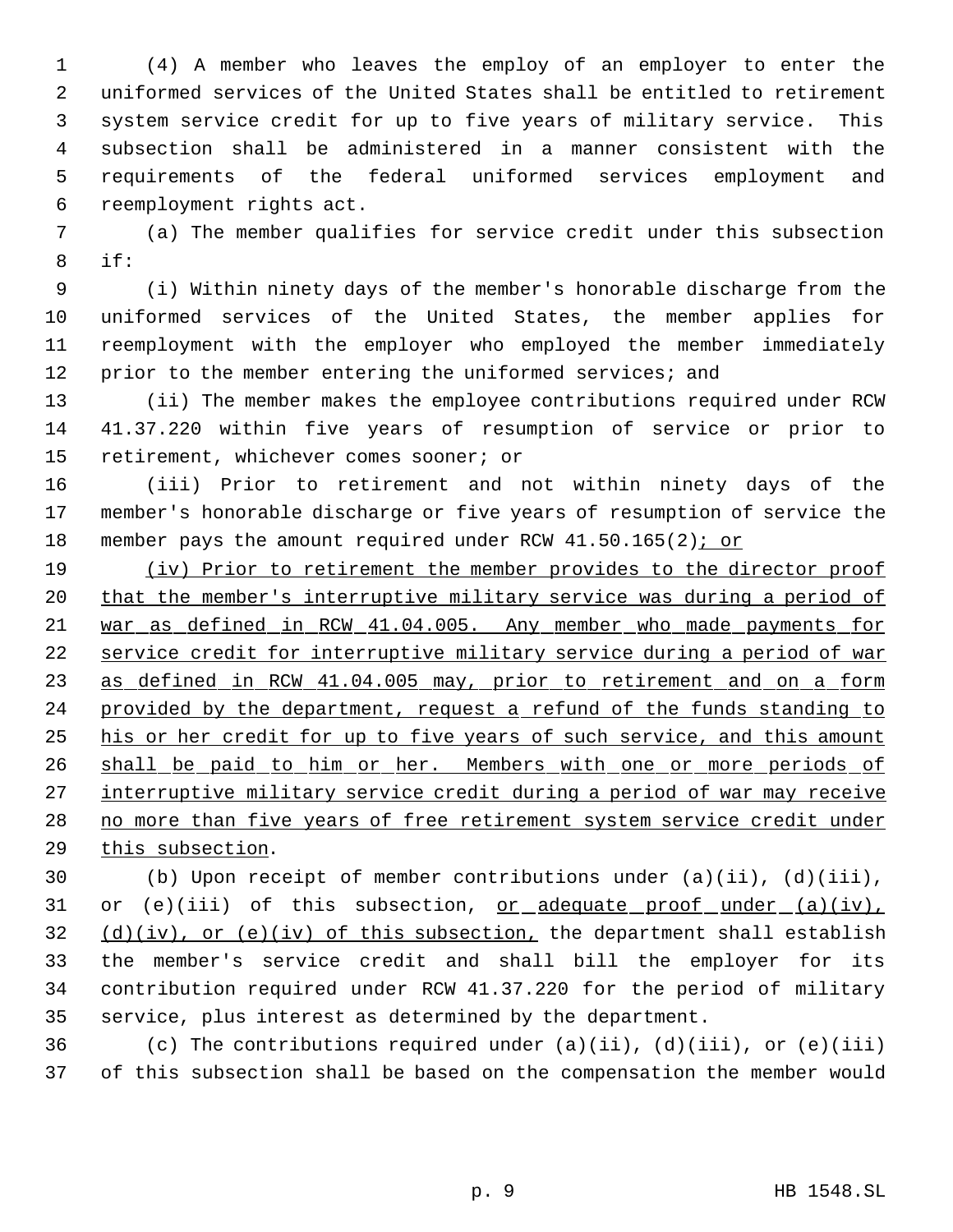have earned if not on leave, or if that cannot be estimated with reasonable certainty, the compensation reported for the member in the year prior to when the member went on military leave.

 (d) The surviving spouse or eligible child or children of a member who left the employ of an employer to enter the uniformed services of the United States and died while serving in the uniformed services may, on behalf of the deceased member, apply for retirement system service credit under this subsection up to the date of the member's death in the uniformed services. The department shall establish the deceased member's service credit if the surviving spouse or eligible child or children:

 (i) Provides to the director proof of the member's death while 13 serving in the uniformed services;

 (ii) Provides to the director proof of the member's honorable 15 service in the uniformed services prior to the date of death; and

 (iii) Pays the employee contributions required under chapter 41.45 RCW within five years of the date of death or prior to the distribution 18 of any benefit, whichever comes first; or

19 (iv) Prior to the distribution of any benefit, provides to the 20 director proof that the member's interruptive military service was during a period of war as defined in RCW 41.04.005. If the deceased 22 member made payments for service credit for interruptive military service during a period of war as defined in RCW 41.04.005, the 24 surviving spouse or eligible child or children may, prior to the 25 distribution of any benefit and on a form provided by the department, 26 request a refund of the funds standing to the deceased member's credit 27 for up to five years of such service, and this amount shall be paid to the surviving spouse or children. Members with one or more periods of interruptive military service during a period of war may receive no more than five years of free retirement system service credit under 31 this subsection.

 (e) A member who leaves the employ of an employer to enter the uniformed services of the United States and becomes totally incapacitated for continued employment by an employer while serving in the uniformed services is entitled to retirement system service credit under this subsection up to the date of discharge from the uniformed services if: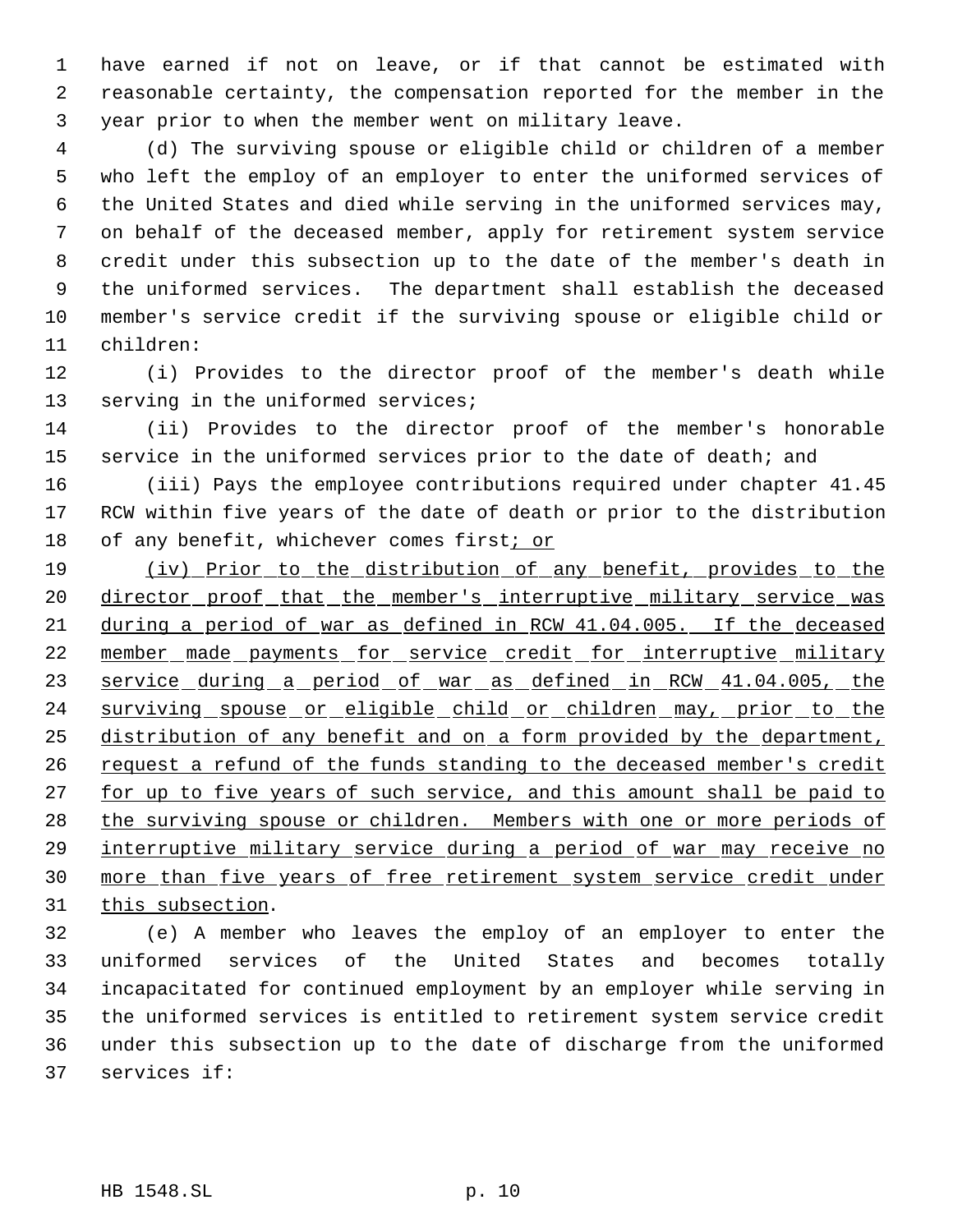(i) The member obtains a determination from the director that he or she is totally incapacitated for continued employment due to conditions or events that occurred while serving in the uniformed services;

 (ii) The member provides to the director proof of honorable discharge from the uniformed services; and

 (iii) The member pays the employee contributions required under chapter 41.45 RCW within five years of the director's determination of total disability or prior to the distribution of any benefit, whichever 9 comes first<sub>i or</sub>

 (iv) Prior to retirement the member provides to the director proof 11 that the member's interruptive military service was during a period of 12 war as defined in RCW 41.04.005. Any member who made payments for 13 service credit for interruptive military service during a period of war as defined in RCW 41.04.005 may, prior to retirement and on a form 15 provided by the department, request a refund of the funds standing to 16 his or her credit for up to five years of such service, and this amount 17 shall be paid to him or her. Members with one or more periods of interruptive military service credit during a period of war may receive no more than five years of free retirement system service credit under 20 this subsection.

 **Sec. 4.** RCW 41.35.470 and 2005 c 64 s 4 are each amended to read as follows:

 (1) A member who is on a paid leave of absence authorized by a member's employer shall continue to receive service credit as provided for under the provisions of RCW 41.35.400 through 41.35.599.

 (2) A member who receives compensation from an employer while on an authorized leave of absence to serve as an elected official of a labor organization, and whose employer is reimbursed by the labor organization for the compensation paid to the member during the period of absence, may also be considered to be on a paid leave of absence. This subsection shall only apply if the member's leave of absence is authorized by a collective bargaining agreement that provides that the member retains seniority rights with the employer during the period of leave. The compensation earnable reported for a member who establishes service credit under this subsection may not be greater than the salary paid to the highest paid job class covered by the collective bargaining agreement.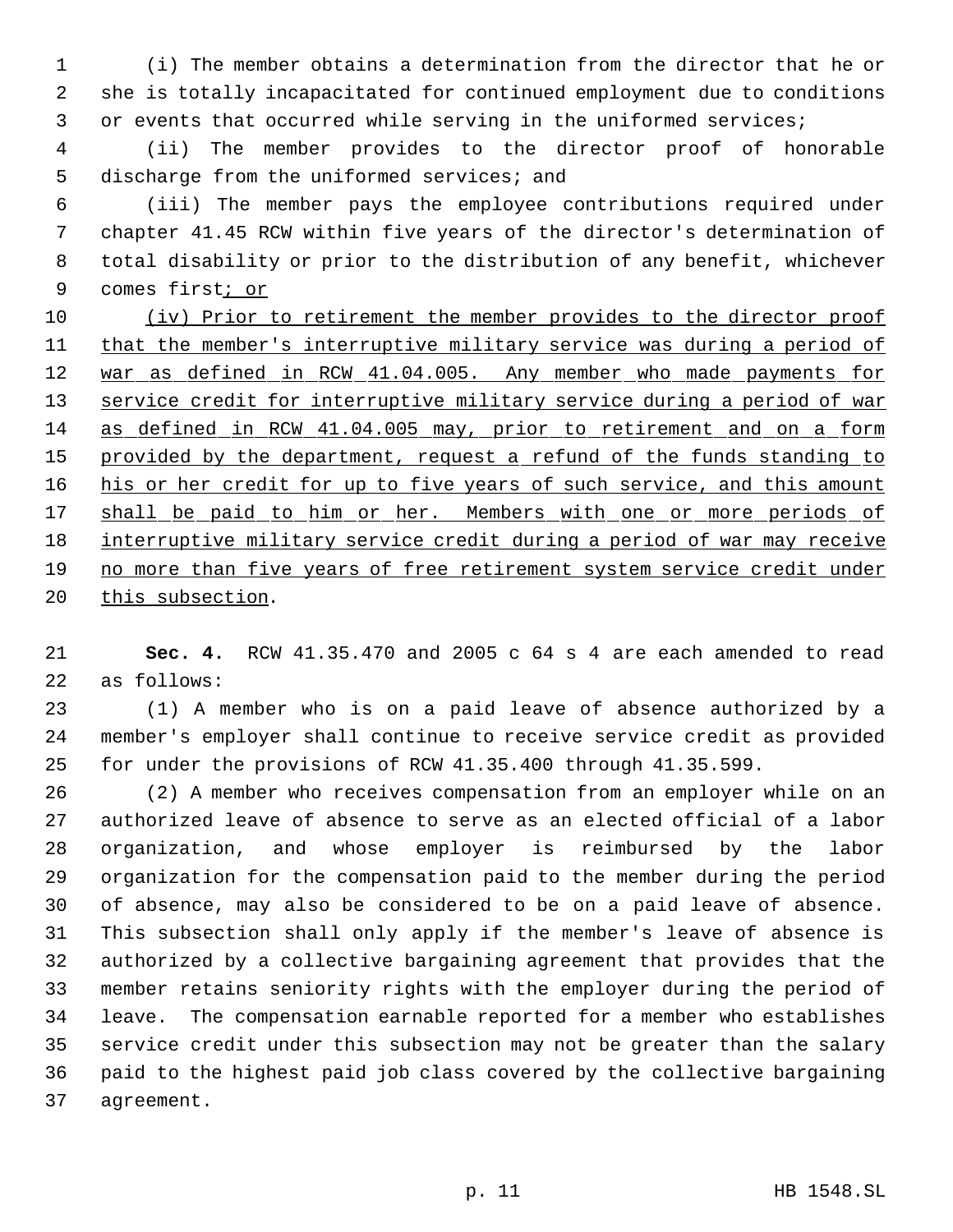(3) Except as specified in subsection (4) of this section, a member shall be eligible to receive a maximum of two years service credit during a member's entire working career for those periods when a member is on an unpaid leave of absence authorized by an employer. Such credit may be obtained only if:

 (a) The member makes both the plan 2 employer and member contributions plus interest as determined by the department for the period of the authorized leave of absence within five years of resumption of service or prior to retirement whichever comes sooner; or (b) If not within five years of resumption of service but prior to retirement, pay the amount required under RCW 41.50.165(2).

 The contributions required under (a) of this subsection shall be based on the average of the member's compensation earnable at both the time the authorized leave of absence was granted and the time the member resumed employment.

 (4) A member who leaves the employ of an employer to enter the uniformed services of the United States shall be entitled to retirement system service credit for up to five years of military service. This subsection shall be administered in a manner consistent with the requirements of the federal uniformed services employment and reemployment rights act.

 (a) The member qualifies for service credit under this subsection if:

 (i) Within ninety days of the member's honorable discharge from the uniformed services of the United States, the member applies for reemployment with the employer who employed the member immediately prior to the member entering the uniformed services; and

 (ii) The member makes the employee contributions required under RCW 41.35.430 within five years of resumption of service or prior to retirement, whichever comes sooner; or

 (iii) Prior to retirement and not within ninety days of the member's honorable discharge or five years of resumption of service the 33 member pays the amount required under RCW  $41.50.165(2)$ ; or

 (iv) Prior to retirement the member provides to the director proof 35 that the member's interruptive military service was during a period of war as defined in RCW 41.04.005. Any member who made payments for service credit for interruptive military service during a period of war as defined in RCW 41.04.005 may, prior to retirement and on a form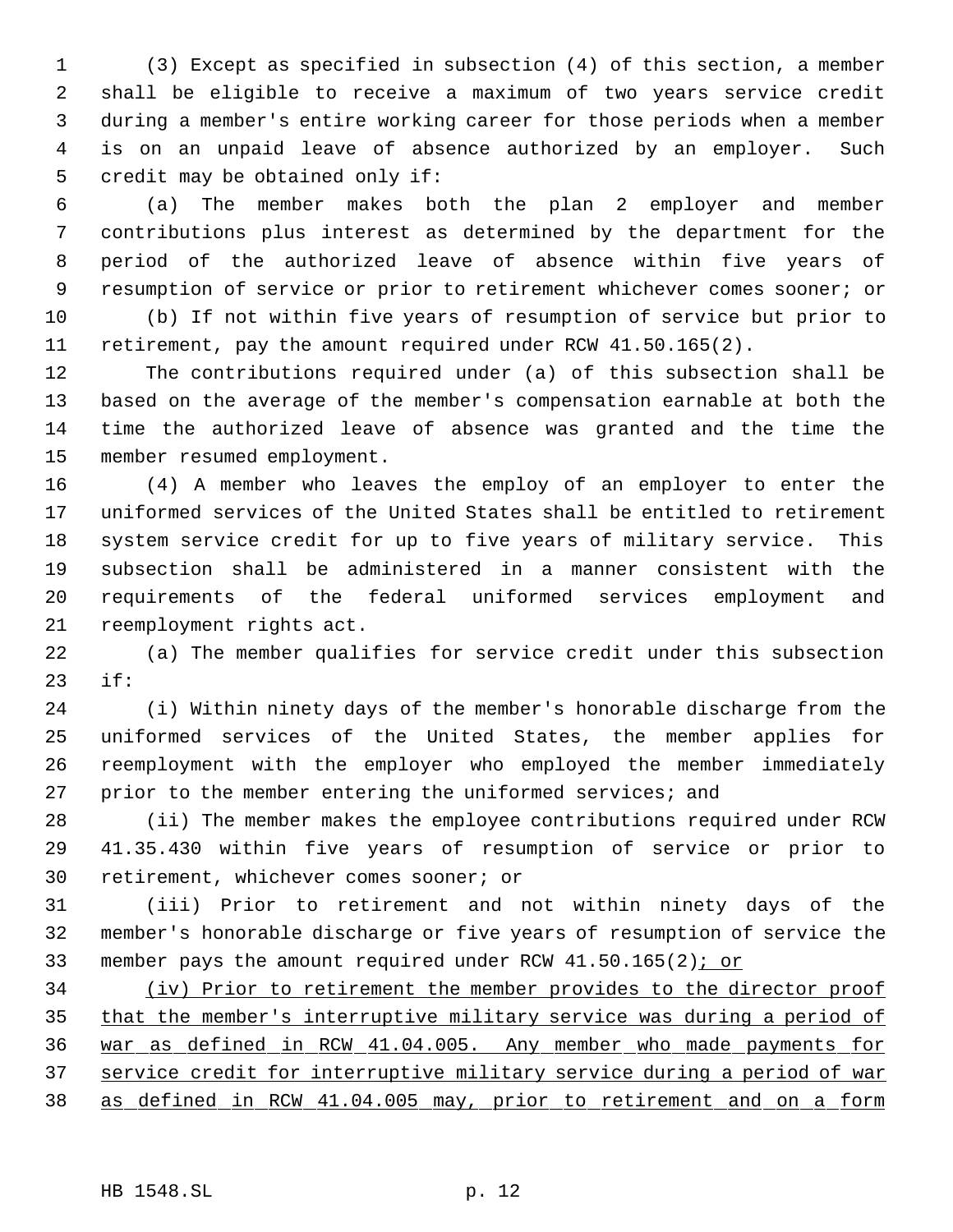1 provided by the department, request a refund of the funds standing to 2 his or her credit for up to five years of such service, and this amount shall be paid to him or her. Members with one or more periods of interruptive military service credit during a period of war may receive no more than five years of free retirement system service credit under 6 this subsection.

 (b) Upon receipt of member contributions under (a)(ii), (d)(iii), 8 or (e)(iii) of this subsection, <u>or adequate proof under (a)(iv)</u>,  $(d)(iv)$ , or (e)(iv) of this subsection, the department shall establish the member's service credit and shall bill the employer for its contribution required under RCW 41.35.430 for the period of military service, plus interest as determined by the department.

 (c) The contributions required under (a)(ii), (d)(iii), or (e)(iii) of this subsection shall be based on the compensation the member would have earned if not on leave, or if that cannot be estimated with reasonable certainty, the compensation reported for the member in the year prior to when the member went on military leave.

 (d) The surviving spouse or eligible child or children of a member who left the employ of an employer to enter the uniformed services of the United States and died while serving in the uniformed services may, on behalf of the deceased member, apply for retirement system service credit under this subsection up to the date of the member's death in the uniformed services. The department shall establish the deceased member's service credit if the surviving spouse or eligible child or children:

 (i) Provides to the director proof of the member's death while serving in the uniformed services;

 (ii) Provides to the director proof of the member's honorable service in the uniformed services prior to the date of death; and

 (iii) Pays the employee contributions required under chapter 41.45 RCW within five years of the date of death or prior to the distribution of any benefit, whichever comes first; or

 (iv) Prior to the distribution of any benefit, provides to the 34 director proof that the member's interruptive military service was during a period of war as defined in RCW 41.04.005. If the deceased member made payments for service credit for interruptive military service during a period of war as defined in RCW 41.04.005, the surviving spouse or eligible child or children may, prior to the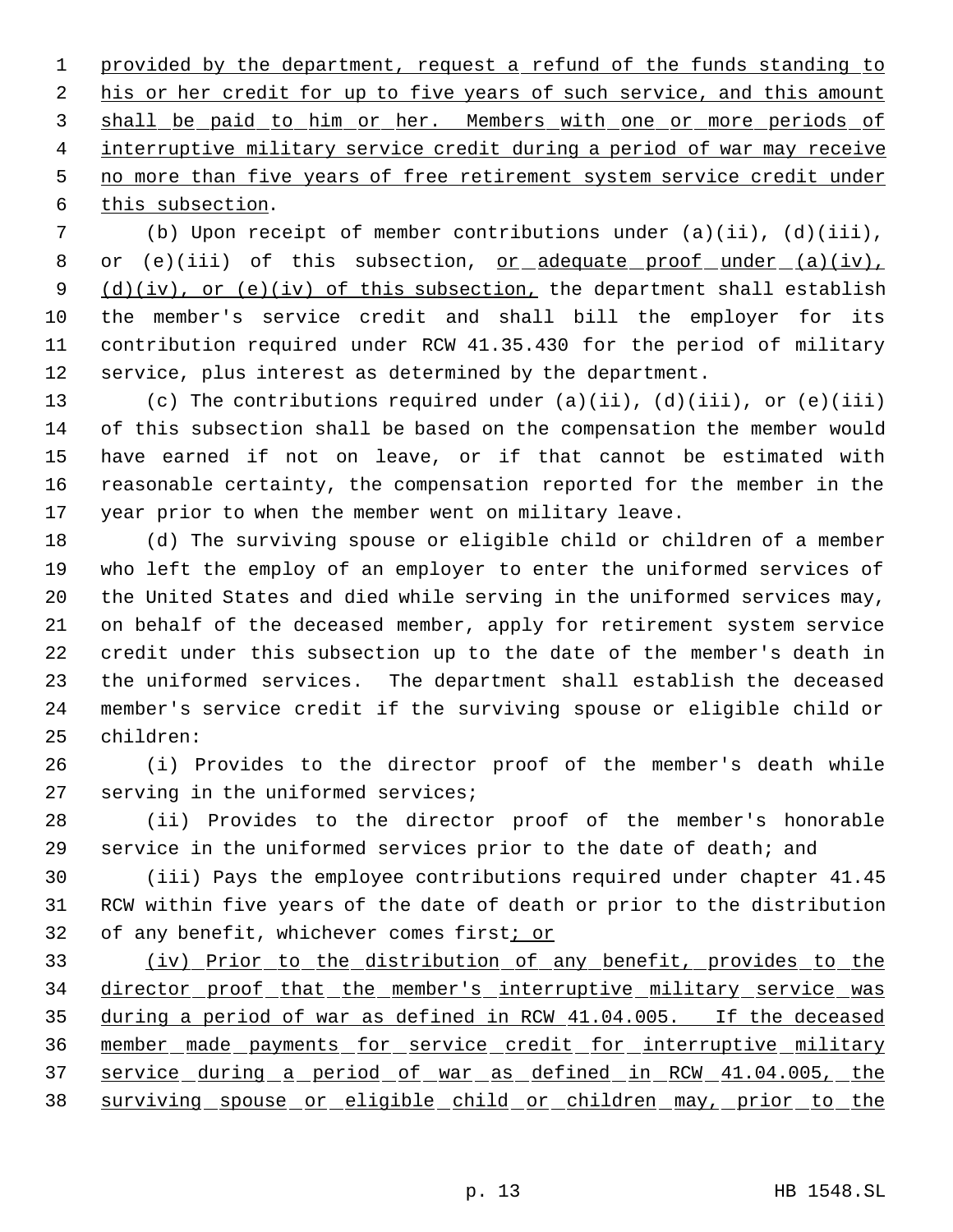distribution of any benefit and on a form provided by the department, 2 request a refund of the funds standing to the deceased member's credit 3 for up to five years of such service, and this amount shall be paid to the surviving spouse or children. Members with one or more periods of interruptive military service during a period of war may receive no more than five years of free retirement system service credit under this subsection.

 (e) A member who leaves the employ of an employer to enter the uniformed services of the United States and becomes totally incapacitated for continued employment by an employer while serving in the uniformed services is entitled to retirement system service credit under this subsection up to the date of discharge from the uniformed services if:

 (i) The member obtains a determination from the director that he or she is totally incapacitated for continued employment due to conditions 16 or events that occurred while serving in the uniformed services;

 (ii) The member provides to the director proof of honorable discharge from the uniformed services; and

 (iii) The member pays the employee contributions required under chapter 41.45 RCW within five years of the director's determination of total disability or prior to the distribution of any benefit, whichever comes first; or

 (iv) Prior to retirement the member provides to the director proof 24 that the member's interruptive military service was during a period of war as defined in RCW 41.04.005. Any member who made payments for service credit for interruptive military service during a period of war 27 as defined in RCW 41.04.005 may, prior to retirement and on a form provided by the department, request a refund of the funds standing to his or her credit for up to five years of such service, and this amount shall be paid to him or her. Members with one or more periods of interruptive military service credit during a period of war may receive no more than five years of free retirement system service credit under this subsection.

 **Sec. 5.** RCW 41.35.650 and 2005 c 64 s 5 are each amended to read as follows:

 (1) A member who is on a paid leave of absence authorized by a member's employer shall continue to receive service credit.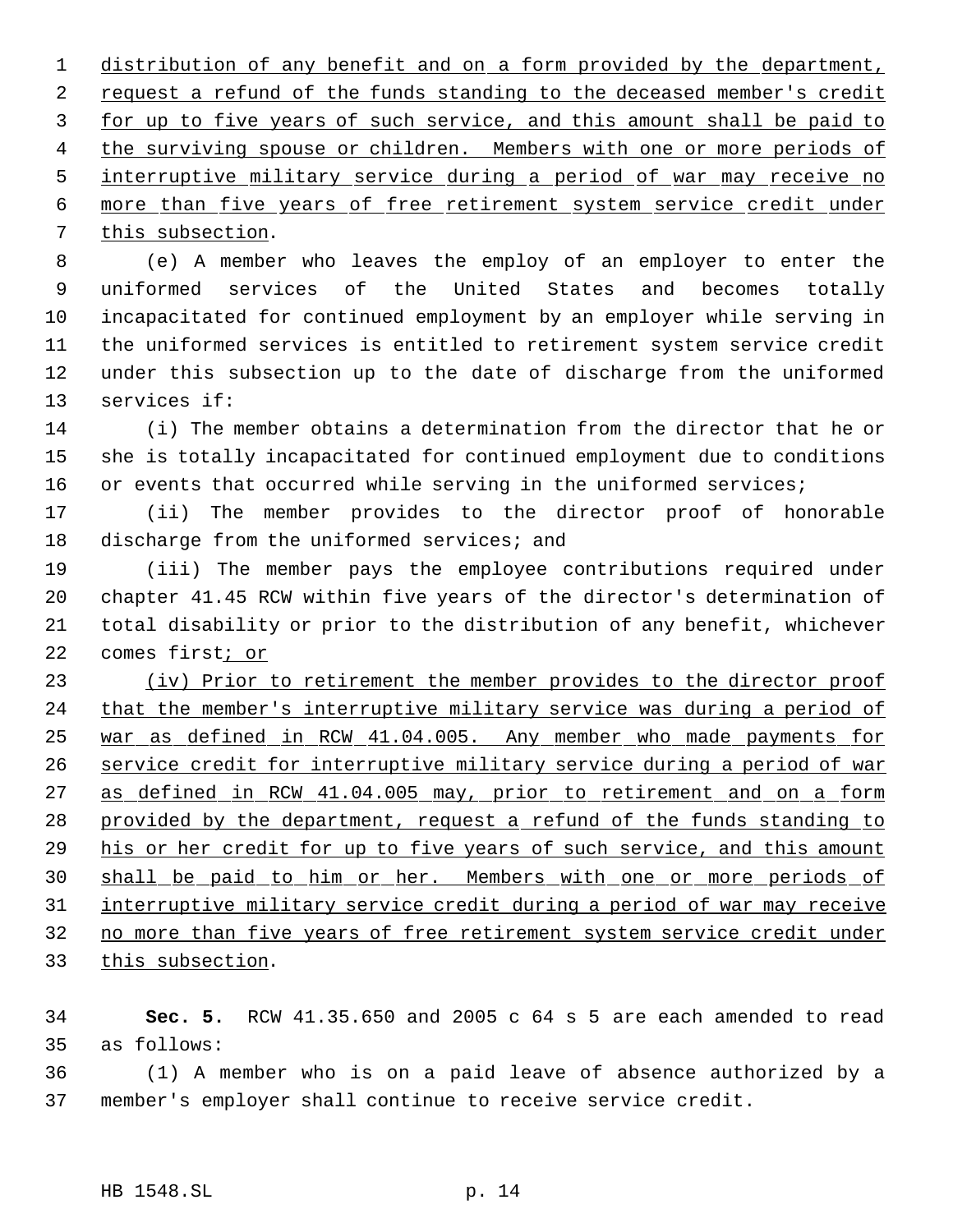(2) A member who receives compensation from an employer while on an authorized leave of absence to serve as an elected official of a labor organization, and whose employer is reimbursed by the labor organization for the compensation paid to the member during the period of absence, may also be considered to be on a paid leave of absence. This subsection shall only apply if the member's leave of absence is authorized by a collective bargaining agreement that provides that the member retains seniority rights with the employer during the period of leave. The earnable compensation reported for a member who establishes service credit under this subsection may not be greater than the salary paid to the highest paid job class covered by the collective bargaining agreement.

 (3) Except as specified in subsection (4) of this section, a member shall be eligible to receive a maximum of two years service credit during a member's entire working career for those periods when a member is on an unpaid leave of absence authorized by an employer. Such credit may be obtained only if:

 (a) The member makes the contribution on behalf of the employer, 19 plus interest, as determined by the department; and

 (b) The member makes the employee contribution, plus interest, as determined by the department, to the defined contribution portion.

 The contributions required shall be based on the average of the member's earnable compensation at both the time the authorized leave of absence was granted and the time the member resumed employment.

 (4) A member who leaves the employ of an employer to enter the uniformed services of the United States shall be entitled to retirement system service credit for up to five years of military service if within ninety days of the member's honorable discharge from the uniformed services of the United States, the member applies for reemployment with the employer who employed the member immediately prior to the member entering the uniformed services. This subsection shall be administered in a manner consistent with the requirements of the federal uniformed services employment and reemployment rights act.

 The department shall establish the member's service credit and shall bill the employer for its contribution required under RCW 41.35.720 for the period of military service, plus interest as determined by the department. Service credit under this subsection may be obtained only if the member makes the employee contribution to the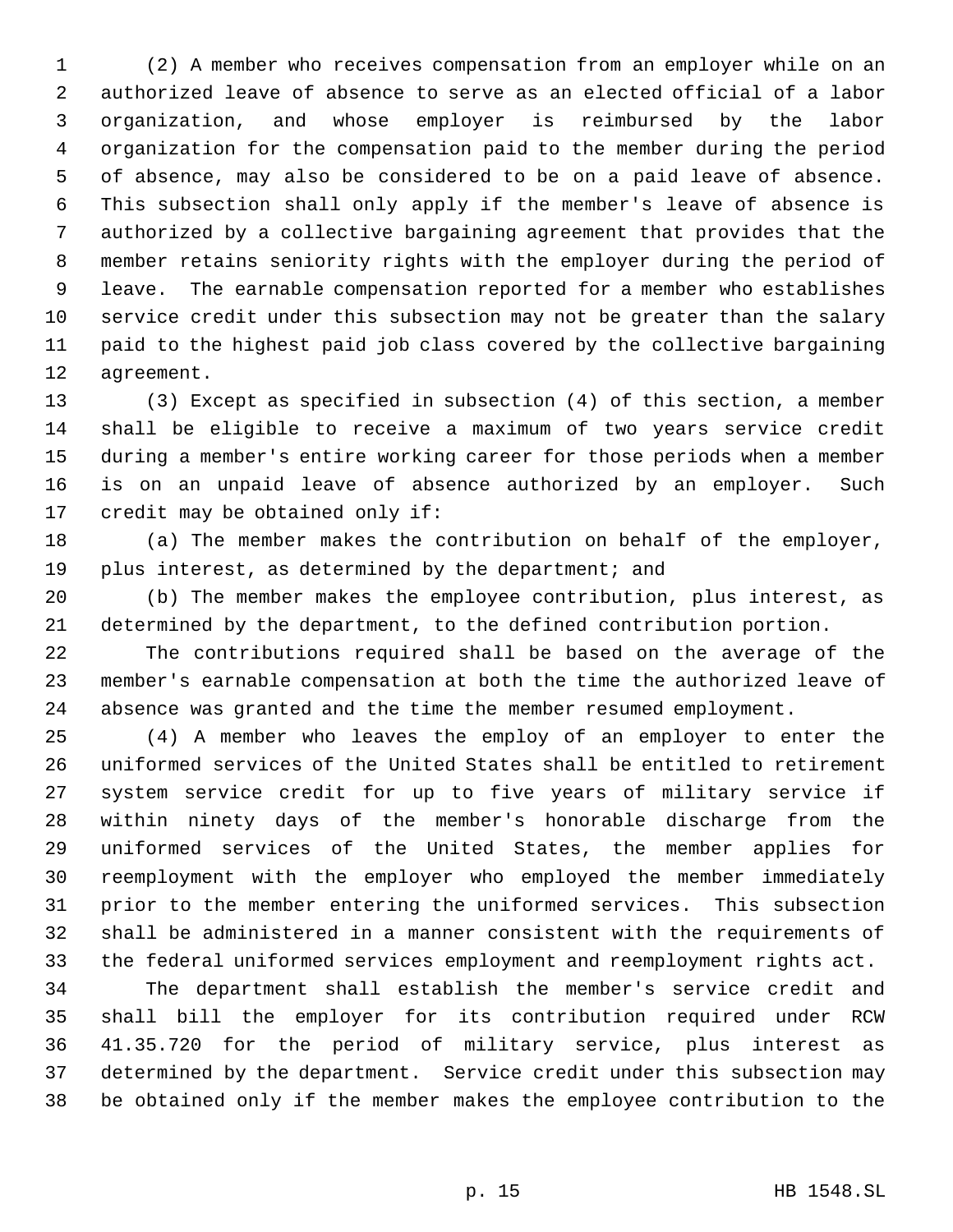1 defined contribution portion as determined by the department, or prior 2 to retirement, the member provides to the director proof that the member's interruptive military service was during a period of war as 4 defined in RCW 41.04.005. Any member who made payments for service 5 credit for interruptive military service during a period of war as defined in RCW 41.04.005 may, prior to retirement and on a form provided by the department, request a refund of the funds standing to 8 his or her credit for up to five years of such service, and this amount 9 shall be paid to him or her. Members with one or more periods of 10 interruptive military service during a period of war may receive no 11 more than five years of free retirement system service credit under this subsection.

 The contributions required shall be based on the compensation the member would have earned if not on leave, or if that cannot be estimated with reasonable certainty, the compensation reported for the member in the year prior to when the member went on military leave.

 (a) The surviving spouse or eligible child or children of a member who left the employ of an employer to enter the uniformed services of the United States and died while serving in the uniformed services may, on behalf of the deceased member, apply for retirement system service credit under this subsection up to the date of the member's death in the uniformed services. The department shall establish the deceased member's service credit if the surviving spouse or eligible child or children:

 (i) Provides to the director proof of the member's death while serving in the uniformed services;

 (ii) Provides to the director proof of the member's honorable service in the uniformed services prior to the date of death; and

 (iii) Pays the employee contributions required under this subsection within five years of the date of death or prior to the 31 distribution of any benefit, whichever comes first; or

 (iv) Prior to the distribution of any benefit, provides to the 33 director proof that the member's interruptive military service was during a period of war as defined in RCW 41.04.005. If the deceased 35 member made payments for service credit for interruptive military service during a period of war as defined in RCW 41.04.005, the surviving spouse or eligible child or children may, prior to the distribution of any benefit and on a form provided by the department,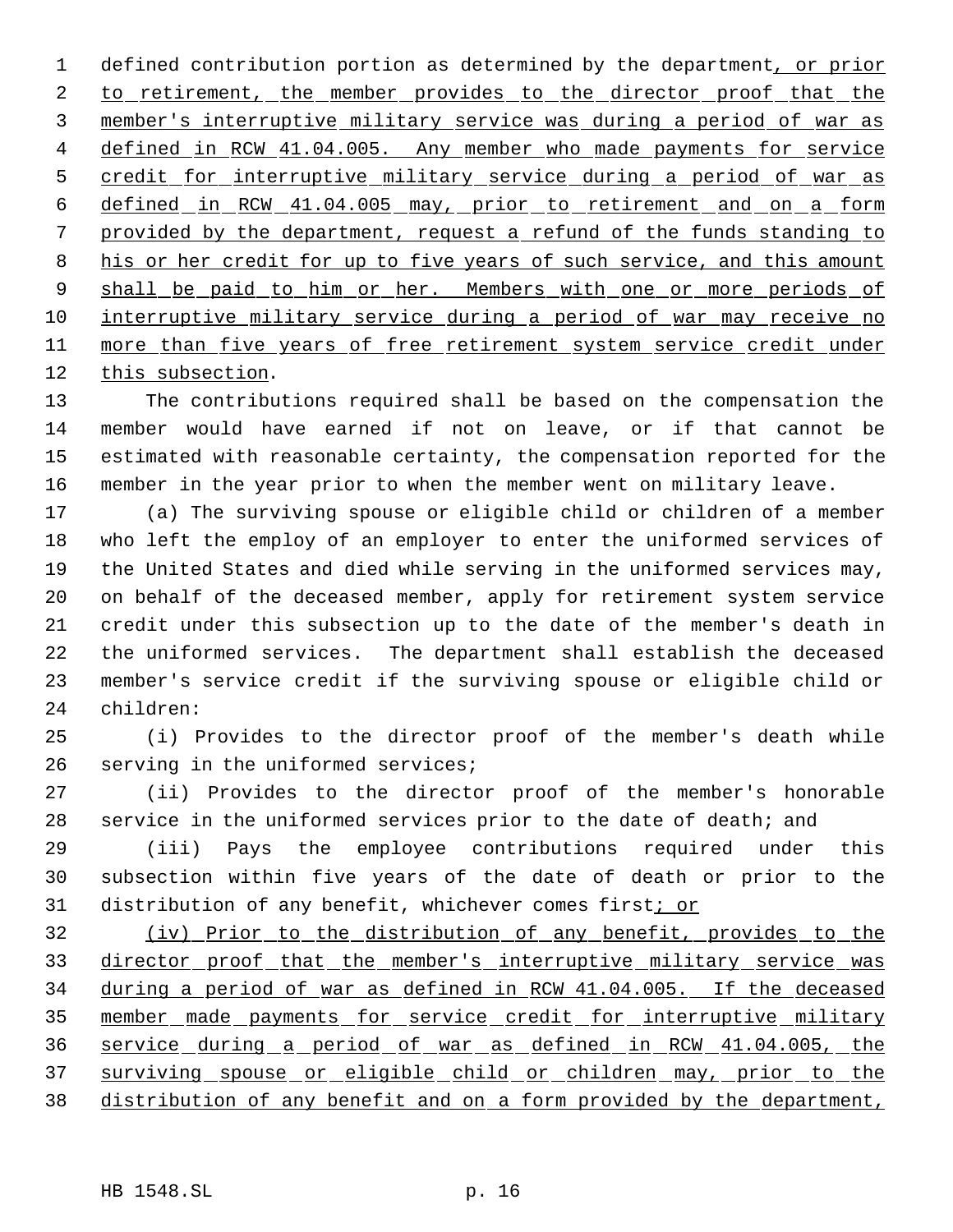1 request a refund of the funds standing to the deceased member's credit 2 for up to five years of such service, and this amount shall be paid to the surviving spouse or children. Members with one or more periods of 4 interruptive military service during a period of war may receive no 5 more than five years of free retirement system service credit under this subsection.

 (b) A member who leaves the employ of an employer to enter the uniformed services of the United States and becomes totally incapacitated for continued employment by an employer while serving in the uniformed services is entitled to retirement system service credit under this subsection up to the date of discharge from the uniformed services if:

 (i) The member obtains a determination from the director that he or she is totally incapacitated for continued employment due to conditions 15 or events that occurred while serving in the uniformed services;

 (ii) The member provides to the director proof of honorable 17 discharge from the uniformed services; and

 (iii) The member pays the employee contributions required under this subsection within five years of the director's determination of total disability or prior to the distribution of any benefit, whichever comes first; or

 (iv) Prior to retirement the member provides to the director proof 23 that the member's interruptive military service was during a period of 24 war as defined in RCW 41.04.005. Any member who made payments for service credit for interruptive military service during a period of war as defined in RCW 41.04.005 may, prior to retirement and on a form 27 provided by the department, request a refund of the funds standing to 28 his or her credit for up to five years of such service, and this amount 29 shall be paid to him or her. Members with one or more periods of interruptive military service credit during a period of war may receive 31 no more than five years of free retirement system service credit under this subsection.

 **Sec. 6.** RCW 41.32.810 and 2005 c 64 s 7 are each amended to read as follows:

 (1) A member who is on a paid leave of absence authorized by a member's employer shall continue to receive service credit as provided for under the provisions of RCW 41.32.755 through 41.32.825.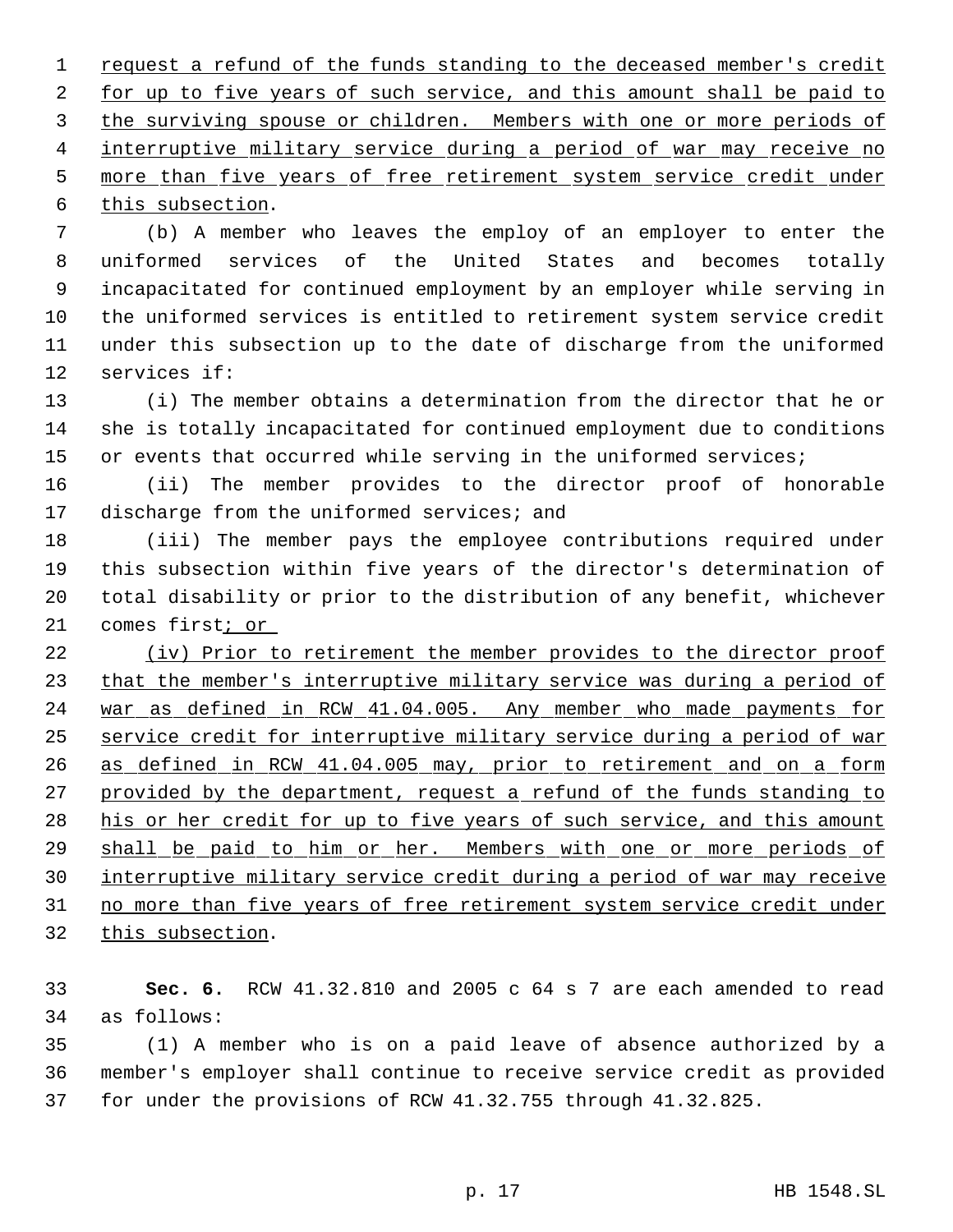(2) A member who receives compensation from an employer while on an authorized leave of absence to serve as an elected official of a labor organization, and whose employer is reimbursed by the labor organization for the compensation paid to the member during the period of absence, may also be considered to be on a paid leave of absence. This subsection shall only apply if the member's leave of absence is authorized by a collective bargaining agreement that provides that the member retains seniority rights with the employer during the period of leave. The earnable compensation reported for a member who establishes service credit under this subsection may not be greater than the salary paid to the highest paid job class covered by the collective bargaining agreement.

 (3) Except as specified in subsection (6) of this section, a member shall be eligible to receive a maximum of two years service credit during a member's entire working career for those periods when a member is on an unpaid leave of absence authorized by an employer. Such credit may be obtained only if the member makes both the employer and member contributions plus interest as determined by the department for the period of the authorized leave of absence within five years of resumption of service or prior to retirement whichever comes sooner.

 (4) If a member fails to meet the time limitations of subsection (3) of this section, the member may receive a maximum of two years of service credit during a member's working career for those periods when a member is on unpaid leave of absence authorized by an employer. This may be done by paying the amount required under RCW 41.50.165(2) prior to retirement.

 (5) For the purpose of subsection (3) of this section, the contribution shall not include the contribution for the unfunded supplemental present value as required by RCW 41.32.775. The contributions required shall be based on the average of the member's earnable compensation at both the time the authorized leave of absence was granted and the time the member resumed employment.

 (6) A member who leaves the employ of an employer to enter the uniformed services of the United States shall be entitled to retirement system service credit for up to five years of military service. This subsection shall be administered in a manner consistent with the requirements of the federal uniformed services employment and reemployment rights act.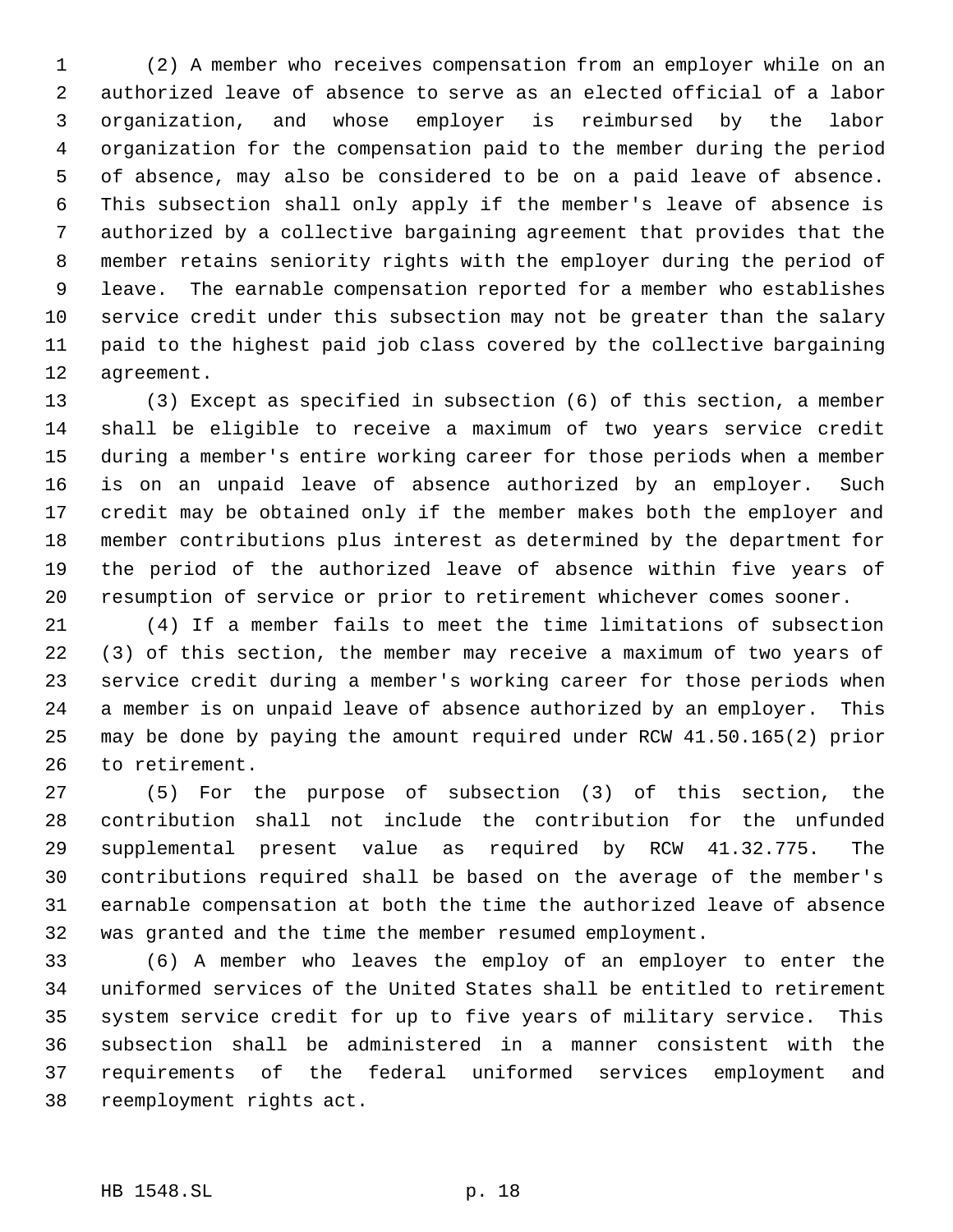(a) The member qualifies for service credit under this subsection if:

 (i) Within ninety days of the member's honorable discharge from the uniformed services of the United States, the member applies for reemployment with the employer who employed the member immediately prior to the member entering the uniformed services; and

 (ii) The member makes the employee contributions required under RCW 41.32.775 within five years of resumption of service or prior to retirement, whichever comes sooner; or

 (iii) Prior to retirement and not within ninety days of the member's honorable discharge or five years of resumption of service the 12 member pays the amount required under RCW 41.50.165(2); or

 (iv) Prior to retirement the member provides to the director proof that the member's interruptive military service was during a period of war as defined in RCW 41.04.005. Any member who made payments for 16 service credit for interruptive military service during a period of war 17 as defined in RCW 41.04.005 may, prior to retirement and on a form provided by the department, request a refund of the funds standing to 19 his or her credit for up to five years of such service, and this amount shall be paid to him or her. Members with one or more periods of interruptive military service credit during a period of war may receive no more than five years of free retirement system service credit under this subsection.

 (b) Upon receipt of member contributions under (a)(ii), (d)(iii), 25 or  $(e)(iii)$  of this subsection, or adequate proof under  $(a)(iv)$ ,  $(d)(iv)$ , or (e)(iv) of this subsection, the department shall establish the member's service credit and shall bill the employer for its contribution required under RCW 41.32.775 for the period of military service, plus interest as determined by the department.

 (c) The contributions required under (a)(ii), (d)(iii), or (e)(iii) of this subsection shall be based on the compensation the member would have earned if not on leave, or if that cannot be estimated with reasonable certainty, the compensation reported for the member in the year prior to when the member went on military leave.

 (d) The surviving spouse or eligible child or children of a member who left the employ of an employer to enter the uniformed services of the United States and died while serving in the uniformed services may, on behalf of the deceased member, apply for retirement system service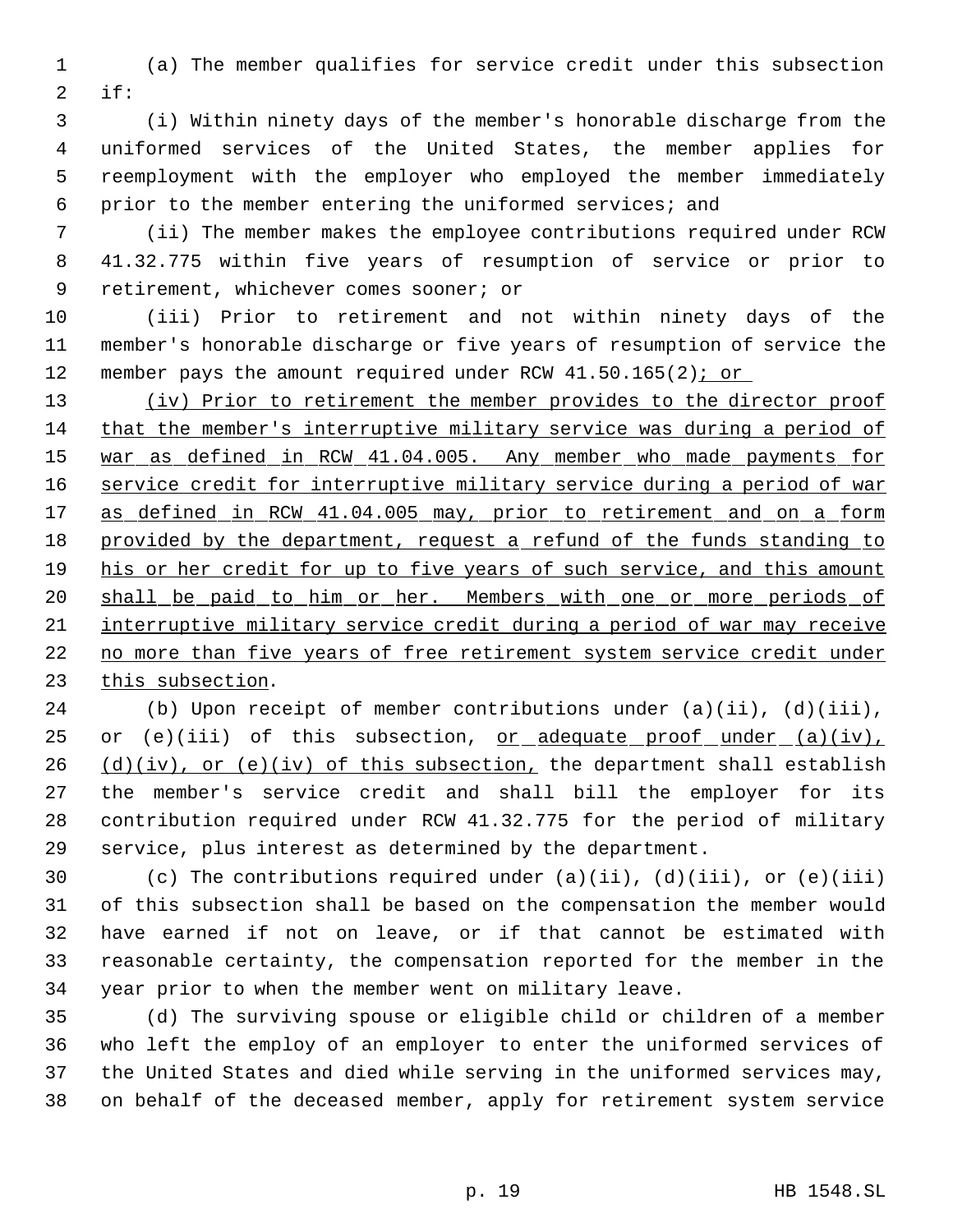credit under this subsection up to the date of the member's death in the uniformed services. The department shall establish the deceased member's service credit if the surviving spouse or eligible child or children:

 (i) Provides to the director proof of the member's death while serving in the uniformed services;

 (ii) Provides to the director proof of the member's honorable 8 service in the uniformed services prior to the date of death; and

 (iii) Pays the employee contributions required under chapter 41.45 RCW within five years of the date of death or prior to the distribution of any benefit, whichever comes first; or

12 (iv) Prior to the distribution of any benefit, provides to the 13 director proof that the member's interruptive military service was during a period of war as defined in RCW 41.04.005. If the deceased 15 member made payments for service credit for interruptive military service during a period of war as defined in RCW 41.04.005, the 17 surviving spouse or eligible child or children may, prior to the distribution of any benefit and on a form provided by the department, 19 request a refund of the funds standing to the deceased member's credit 20 for up to five years of such service, and this amount shall be paid to the surviving spouse or children. Members with one or more periods of interruptive military service during a period of war may receive no 23 more than five years of free retirement system service credit under this subsection.

 (e) A member who leaves the employ of an employer to enter the uniformed services of the United States and becomes totally incapacitated for continued employment by an employer while serving in the uniformed services is entitled to retirement system service credit under this subsection up to the date of discharge from the uniformed services if:

 (i) The member obtains a determination from the director that he or she is totally incapacitated for continued employment due to conditions 33 or events that occurred while serving in the uniformed services;

 (ii) The member provides to the director proof of honorable 35 discharge from the uniformed services; and

 (iii) The member pays the employee contributions required under chapter 41.45 RCW within five years of the director's determination of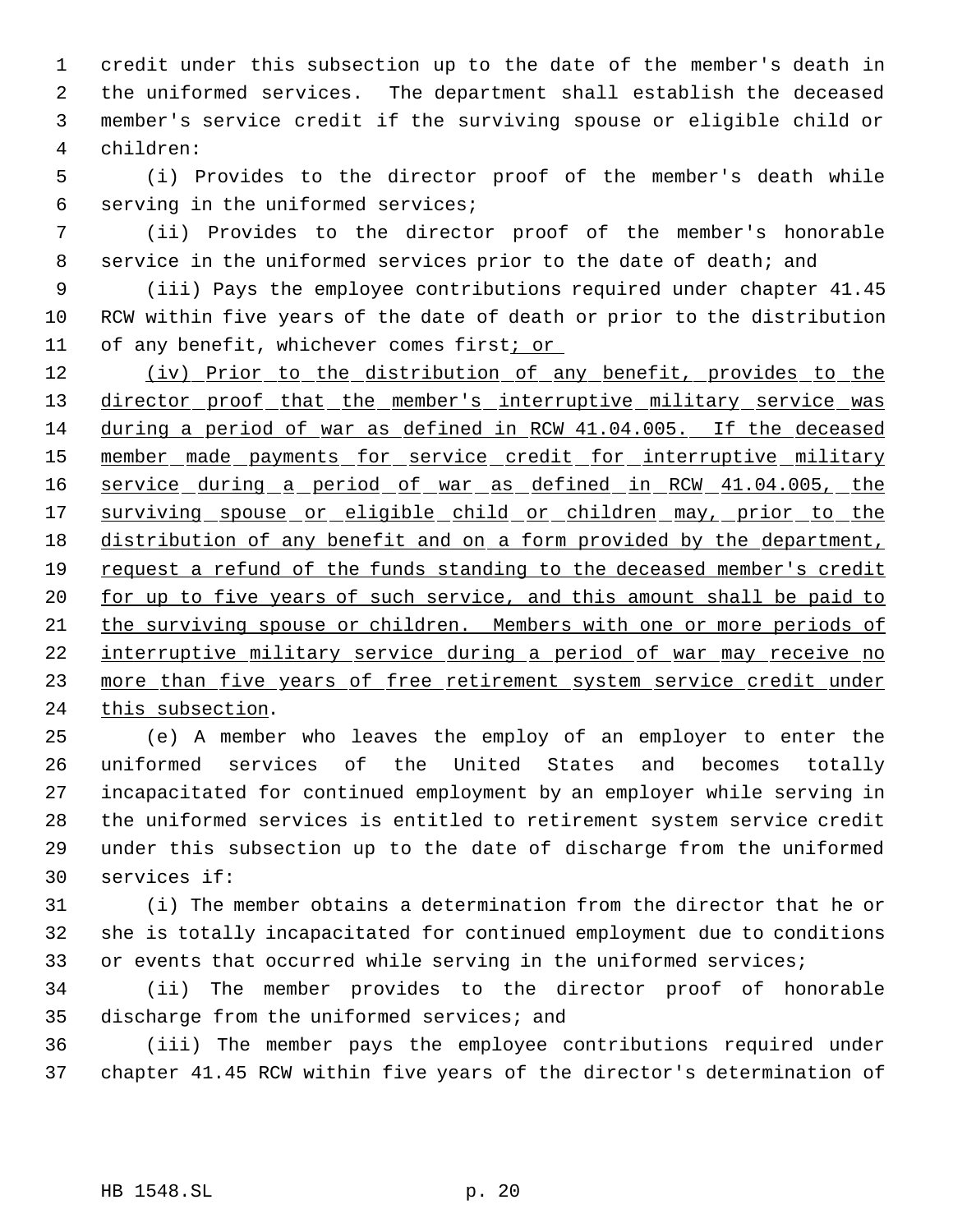total disability or prior to the distribution of any benefit, whichever comes first; or

 (iv) Prior to retirement the member provides to the director proof 4 that the member's interruptive military service was during a period of war as defined in RCW 41.04.005. Any member who made payments for service credit for interruptive military service during a period of war as defined in RCW 41.04.005 may, prior to retirement and on a form provided by the department, request a refund of the funds standing to 9 his or her credit for up to five years of such service, and this amount 10 shall be paid to him or her. Members with one or more periods of 11 interruptive military service credit during a period of war may receive 12 no more than five years of free retirement system service credit under 13 this subsection.

 **Sec. 7.** RCW 41.32.865 and 2005 c 64 s 8 are each amended to read as follows:

 (1) A member who is on a paid leave of absence authorized by a member's employer shall continue to receive service credit.

 (2) A member who receives compensation from an employer while on an authorized leave of absence to serve as an elected official of a labor organization, and whose employer is reimbursed by the labor organization for the compensation paid to the member during the period of absence, may also be considered to be on a paid leave of absence. This subsection shall only apply if the member's leave of absence is authorized by a collective bargaining agreement that provides that the member retains seniority rights with the employer during the period of leave. The earnable compensation reported for a member who establishes service credit under this subsection may not be greater than the salary paid to the highest paid job class covered by the collective bargaining agreement.

 (3) Except as specified in subsection (4) of this section, a member shall be eligible to receive a maximum of two years service credit during a member's entire working career for those periods when a member is on an unpaid leave of absence authorized by an employer. Such credit may be obtained only if:

 (a) The member makes the contribution on behalf of the employer, plus interest, as determined by the department; and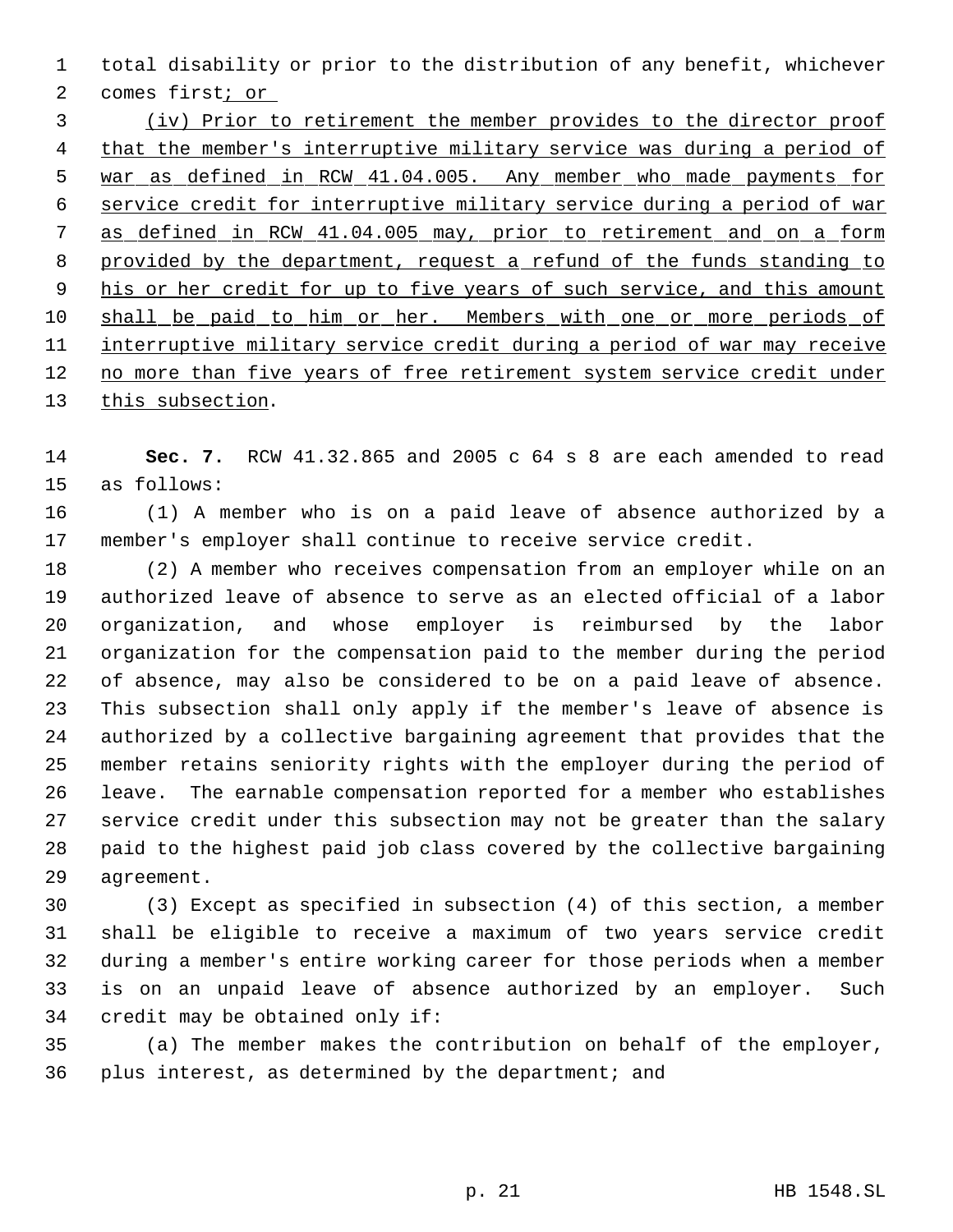(b) The member makes the employee contribution, plus interest, as determined by the department, to the defined contribution portion.

 The contributions required shall be based on the average of the member's earnable compensation at both the time the authorized leave of absence was granted and the time the member resumed employment.

 (4) A member who leaves the employ of an employer to enter the uniformed services of the United States shall be entitled to retirement system service credit for up to five years of military service if within ninety days of the member's honorable discharge from the uniformed services of the United States, the member applies for reemployment with the employer who employed the member immediately prior to the member entering the uniformed services. This subsection shall be administered in a manner consistent with the requirements of the federal uniformed services employment and reemployment rights act.

 The department shall establish the member's service credit and shall bill the employer for its contribution required under chapter 239, Laws of 1995 for the period of military service, plus interest as determined by the department. Service credit under this subsection may be obtained only if the member makes the employee contribution to the 20 defined contribution portion as determined by the department, or prior 21 to retirement, the member provides to the director proof that the member's interruptive military service was during a period of war as 23 defined in RCW 41.04.005. Any member who made payments for service 24 credit for interruptive military service during a period of war as 25 defined in RCW 41.04.005 may, prior to retirement and on a form provided by the department, request a refund of the funds standing to 27 his or her credit for up to five years of such service, and this amount 28 shall be paid to him or her. Members with one or more periods of interruptive military service during a period of war may receive no more than five years of free retirement system service credit under 31 this subsection.

 The contributions required shall be based on the compensation the member would have earned if not on leave, or if that cannot be estimated with reasonable certainty, the compensation reported for the member in the year prior to when the member went on military leave.

 (a) The surviving spouse or eligible child or children of a member who left the employ of an employer to enter the uniformed services of the United States and died while serving in the uniformed services may,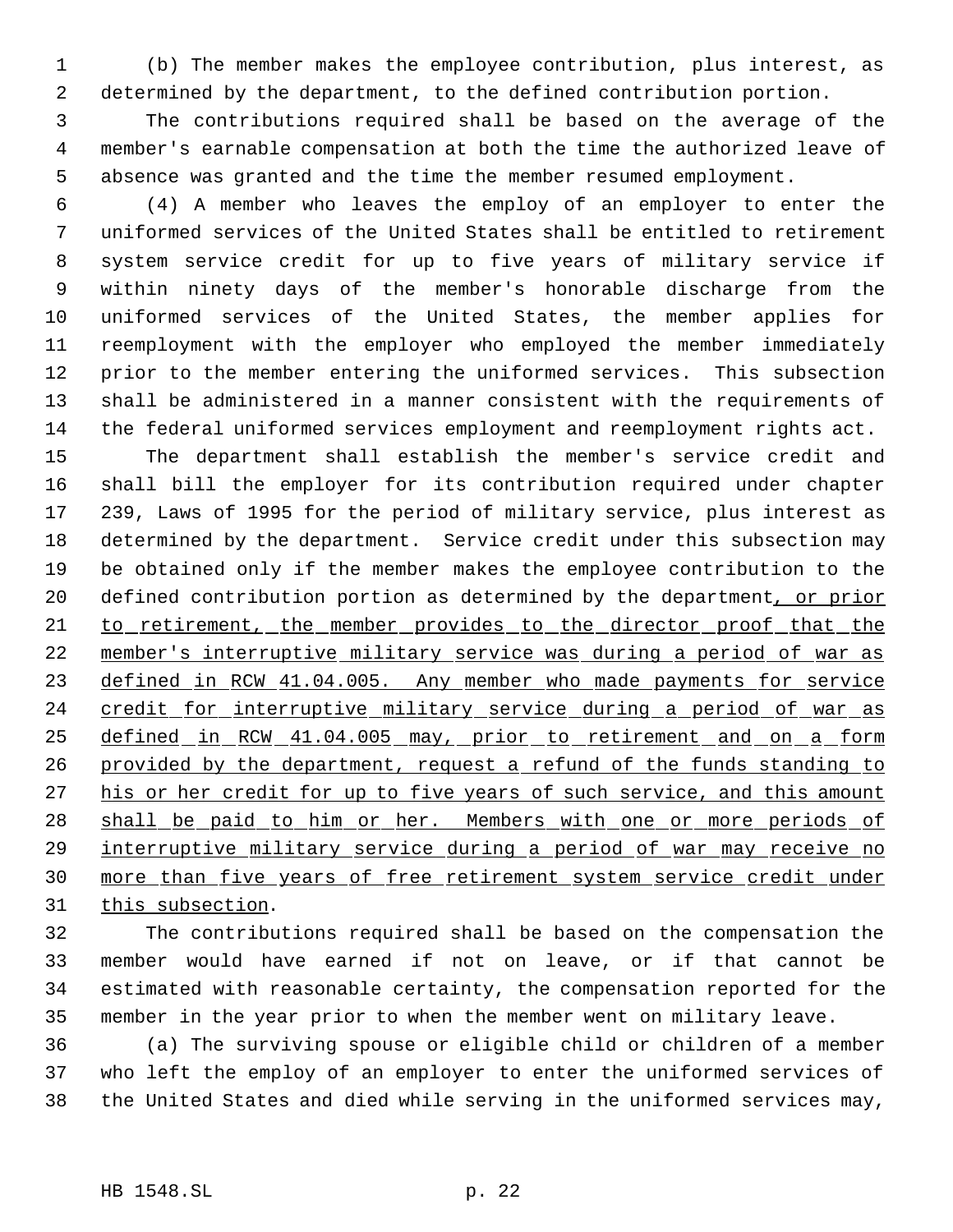on behalf of the deceased member, apply for retirement system service credit under this subsection up to the date of the member's death in the uniformed services. The department shall establish the deceased member's service credit if the surviving spouse or eligible child or children:

 (i) Provides to the director proof of the member's death while serving in the uniformed services;

 (ii) Provides to the director proof of the member's honorable 9 service in the uniformed services prior to the date of death; and

 (iii) Pays the employee contributions required under this subsection within five years of the date of death or prior to the 12 distribution of any benefit, whichever comes first<u>; or</u>

13 (iv) Prior to the distribution of any benefit, provides to the director proof that the member's interruptive military service was during a period of war as defined in RCW 41.04.005. If the deceased 16 member made payments for service credit for interruptive military service during a period of war as defined in RCW 41.04.005, the 18 surviving spouse or eligible child or children may, prior to the 19 distribution of any benefit and on a form provided by the department, 20 request a refund of the funds standing to the deceased member's credit for up to five years of such service, and this amount shall be paid to 22 the surviving spouse or children. Members with one or more periods of 23 interruptive military service during a period of war may receive no 24 more than five years of free retirement system service credit under this subsection.

 (b) A member who leaves the employ of an employer to enter the uniformed services of the United States and becomes totally incapacitated for continued employment by an employer while serving in the uniformed services is entitled to retirement system service credit under this subsection up to the date of discharge from the uniformed services if:

 (i) The member obtains a determination from the director that he or she is totally incapacitated for continued employment due to conditions 34 or events that occurred while serving in the uniformed services;

 (ii) The member provides to the director proof of honorable discharge from the uniformed services; and

(iii) The member pays the employee contributions required under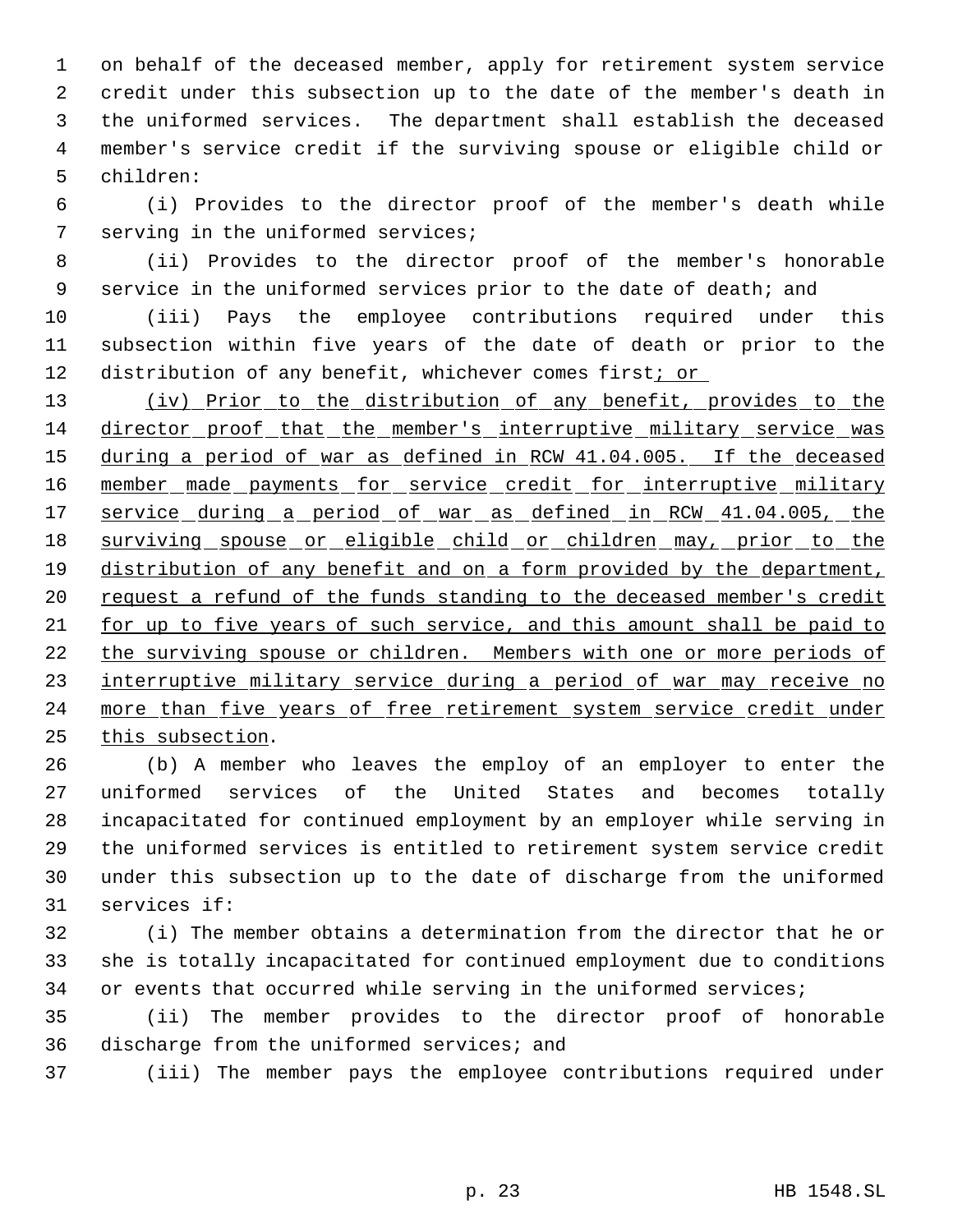this subsection within five years of the director's determination of total disability or prior to the distribution of any benefit, whichever comes first; or

 (iv) Prior to retirement the member provides to the director proof that the member's interruptive military service was during a period of war as defined in RCW 41.04.005. Any member who made payments for service credit for interruptive military service during a period of war as defined in RCW 41.04.005 may, prior to retirement and on a form 9 provided by the department, request a refund of the funds standing to his or her credit for up to five years of such service, and this amount 11 shall be paid to him or her. Members with one or more periods of 12 interruptive military service during a period of war may receive no 13 more than five years of free retirement system service credit under this subsection.

 **Sec. 8.** RCW 41.26.520 and 2005 c 64 s 9 are each amended to read as follows:

 (1) A member who is on a paid leave of absence authorized by a member's employer shall continue to receive service credit as provided for under the provisions of RCW 41.26.410 through 41.26.550.

 (2) A member who receives compensation from an employer while on an authorized leave of absence to serve as an elected official of a labor organization, and whose employer is reimbursed by the labor organization for the compensation paid to the member during the period of absence, may also be considered to be on a paid leave of absence. This subsection shall only apply if the member's leave of absence is authorized by a collective bargaining agreement that provides that the member retains seniority rights with the employer during the period of leave. The basic salary reported for a member who establishes service credit under this subsection may not be greater than the salary paid to the highest paid job class covered by the collective bargaining agreement.

 (3) Except as specified in subsection (7) of this section, a member shall be eligible to receive a maximum of two years service credit during a member's entire working career for those periods when a member is on an unpaid leave of absence authorized by an employer. Such credit may be obtained only if the member makes the employer, member,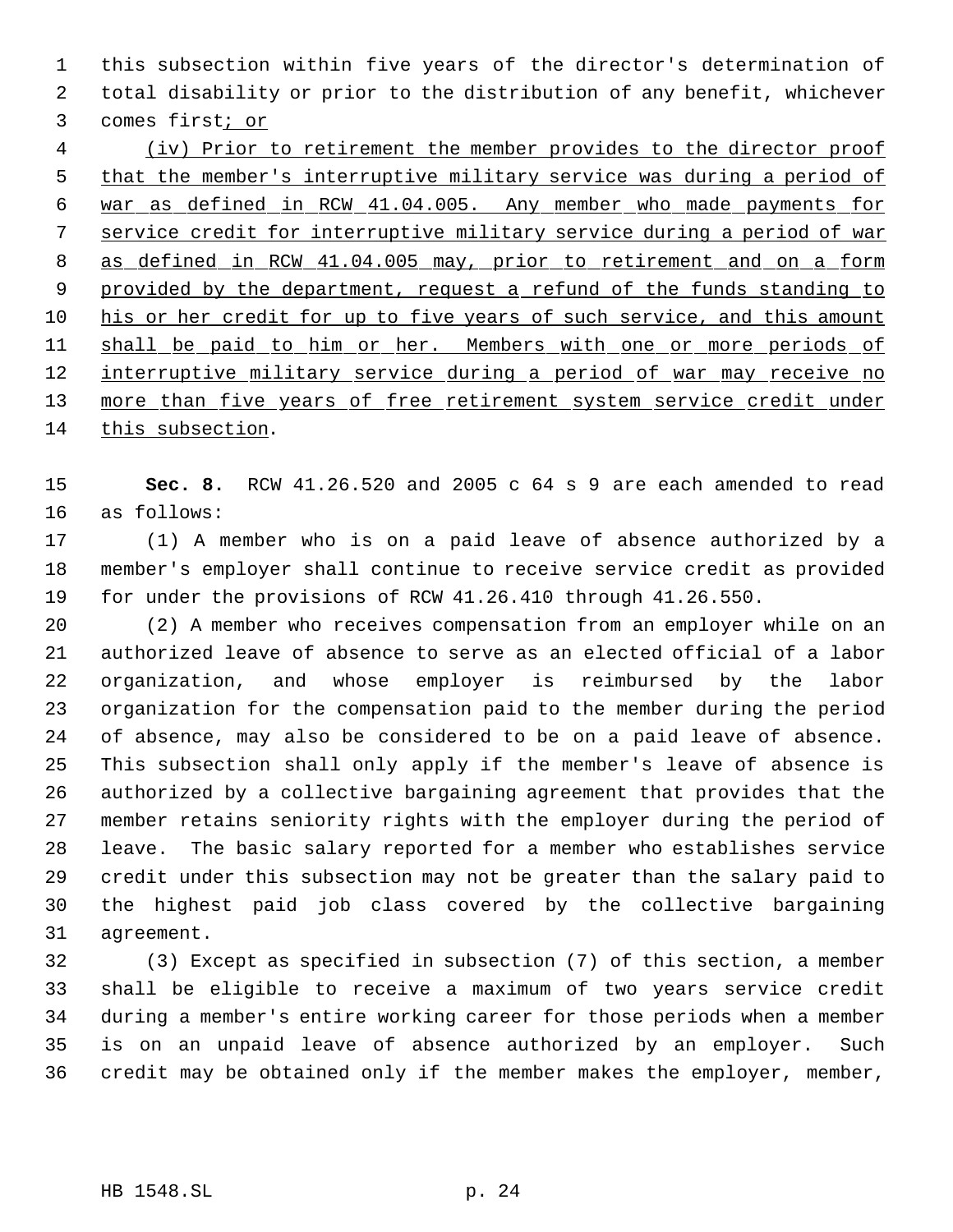and state contributions plus interest as determined by the department for the period of the authorized leave of absence within five years of resumption of service or prior to retirement whichever comes sooner.

 (4) A law enforcement member may be authorized by an employer to work part time and to go on a part-time leave of absence. During a part-time leave of absence a member is prohibited from any other employment with their employer. A member is eligible to receive credit for any portion of service credit not earned during a month of part- time leave of absence if the member makes the employer, member, and state contributions, plus interest, as determined by the department for the period of the authorized leave within five years of resumption of full-time service or prior to retirement whichever comes sooner. Any service credit purchased for a part-time leave of absence is included in the two-year maximum provided in subsection (3) of this section.

 (5) If a member fails to meet the time limitations of subsection (3) or (4) of this section, the member may receive a maximum of two years of service credit during a member's working career for those periods when a member is on unpaid leave of absence authorized by an employer. This may be done by paying the amount required under RCW 41.50.165(2) prior to retirement.

 (6) For the purpose of subsection (3) or (4) of this section the contribution shall not include the contribution for the unfunded supplemental present value as required by RCW 41.45.060, 41.45.061, and 41.45.067. The contributions required shall be based on the average of the member's basic salary at both the time the authorized leave of absence was granted and the time the member resumed employment.

 (7) A member who leaves the employ of an employer to enter the uniformed services of the United States shall be entitled to retirement system service credit for up to five years of military service. This subsection shall be administered in a manner consistent with the requirements of the federal uniformed services employment and reemployment rights act.

 (a) The member qualifies for service credit under this subsection if:

 (i) Within ninety days of the member's honorable discharge from the uniformed services of the United States, the member applies for reemployment with the employer who employed the member immediately prior to the member entering the uniformed services; and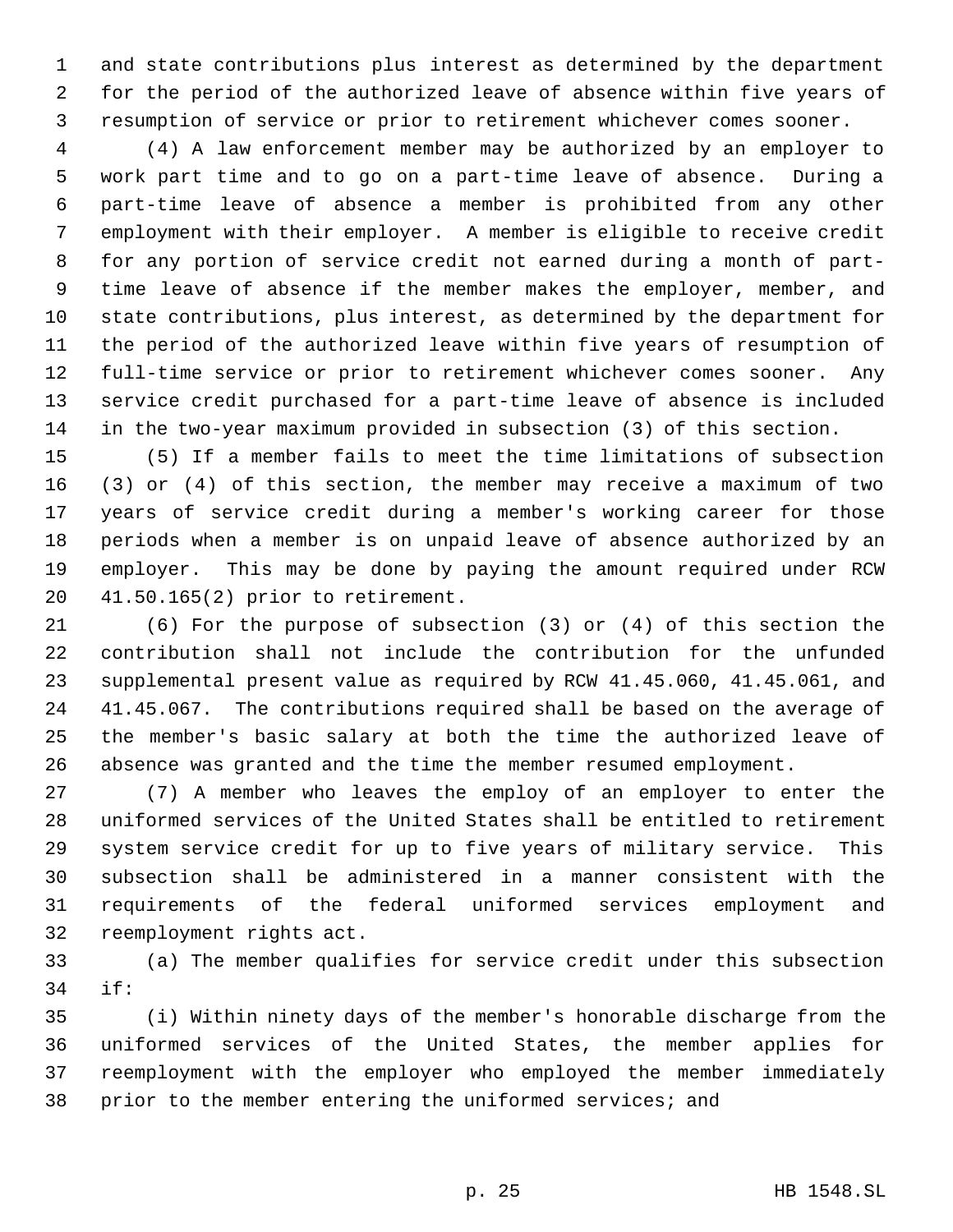(ii) The member makes the employee contributions required under RCW 41.45.060, 41.45.061, and 41.45.067 within five years of resumption of service or prior to retirement, whichever comes sooner; or

 (iii) Prior to retirement and not within ninety days of the member's honorable discharge or five years of resumption of service the 6 member pays the amount required under RCW  $41.50.165(2)$ ; or

 (iv) Prior to retirement the member provides to the director proof that the member's interruptive military service was during a period of 9 war as defined in RCW 41.04.005. Any member who made payments for service credit for interruptive military service during a period of war as defined in RCW 41.04.005 may, prior to retirement and on a form 12 provided by the department, request a refund of the funds standing to 13 his or her credit for up to five years of such service, and this amount shall be paid to him or her. Members with one or more periods of 15 interruptive military service credit during a period of war may receive 16 no more than five years of free retirement system service credit under 17 this subsection.

 (b) Upon receipt of member contributions under (a)(ii), (d)(iii), 19 or (e)(iii) of this subsection, <u>or adequate proof under (a)(iv)</u>,  $(d)(iv)$ , or (e)(iv) of this subsection, the department shall establish the member's service credit and shall bill the employer and the state for their respective contributions required under RCW 41.26.450 for the period of military service, plus interest as determined by the department.

25 (c) The contributions required under  $(a)(ii)$ ,  $(d)(iii)$ , or  $(e)(iii)$  of this subsection shall be based on the compensation the member would have earned if not on leave, or if that cannot be estimated with reasonable certainty, the compensation reported for the member in the year prior to when the member went on military leave.

 (d) The surviving spouse or eligible child or children of a member who left the employ of an employer to enter the uniformed services of the United States and died while serving in the uniformed services may, on behalf of the deceased member, apply for retirement system service credit under this subsection up to the date of the member's death in the uniformed services. The department shall establish the deceased member's service credit if the surviving spouse or eligible child or children: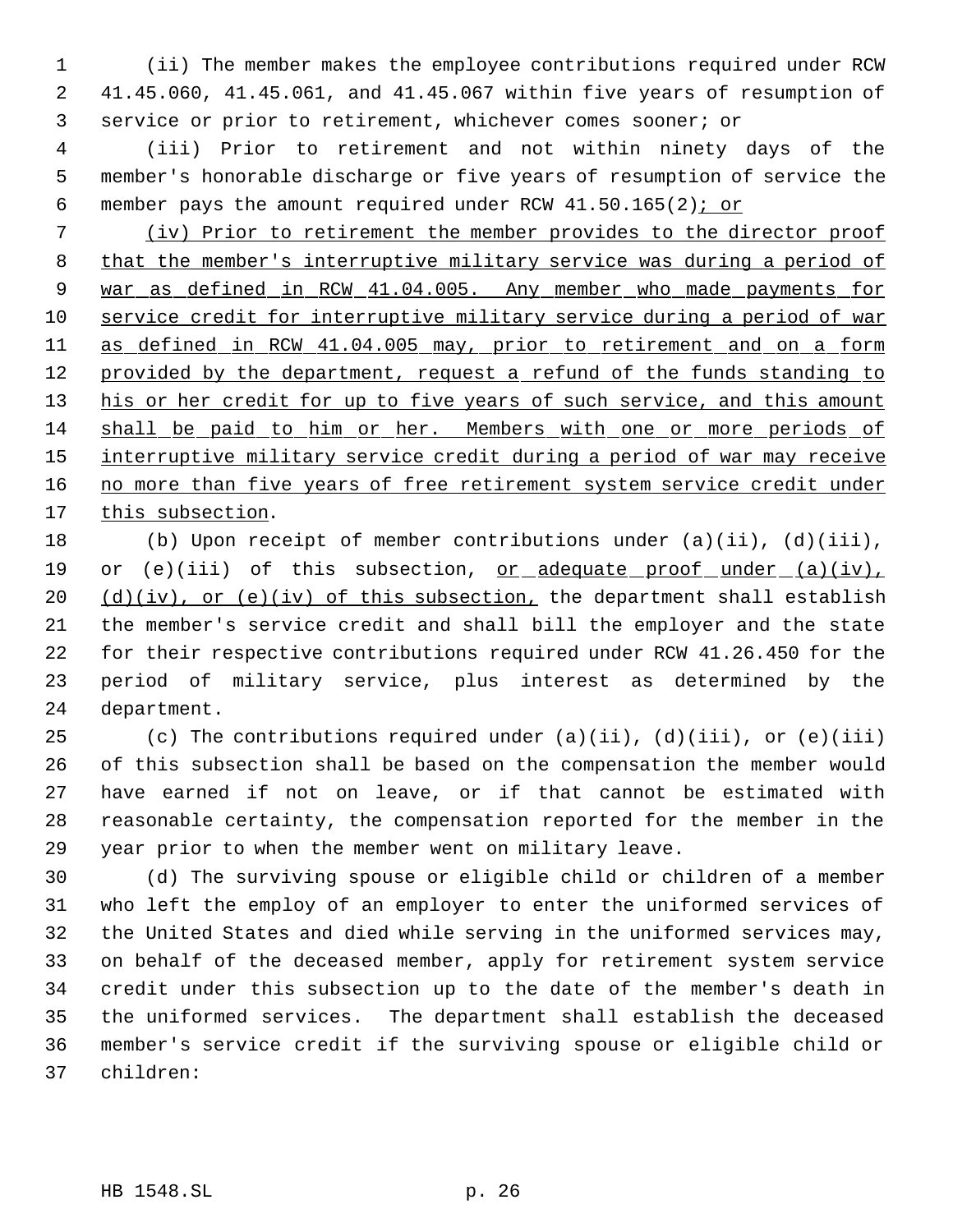(i) Provides to the director proof of the member's death while 2 serving in the uniformed services;

 (ii) Provides to the director proof of the member's honorable service in the uniformed services prior to the date of death; and

 (iii) Pays the employee contributions required under chapter 41.45 RCW within five years of the date of death or prior to the distribution of any benefit, whichever comes first;or

 (iv) Prior to the distribution of any benefit, provides to the 9 director proof that the member's interruptive military service was during a period of war as defined in RCW 41.04.005. If the deceased 11 member made payments for service credit for interruptive military service during a period of war as defined in RCW 41.04.005, the 13 surviving spouse or eligible child or children may, prior to the distribution of any benefit and on a form provided by the department, 15 request a refund of the funds standing to the deceased member's credit 16 for up to five years of such service, and this amount shall be paid to 17 the surviving spouse or children. Members with one or more periods of interruptive military service during a period of war may receive no more than five years of free retirement system service credit under 20 this subsection.

 (e) A member who leaves the employ of an employer to enter the uniformed services of the United States and becomes totally incapacitated for continued employment by an employer while serving in the uniformed services is entitled to retirement system service credit under this subsection up to the date of discharge from the uniformed services if:

 (i) The member obtains a determination from the director that he or she is totally incapacitated for continued employment due to conditions or events that occurred while serving in the uniformed services;

 (ii) The member provides to the director proof of honorable 31 discharge from the uniformed services; and

 (iii) The member pays the employee contributions required under chapter 41.45 RCW within five years of the director's determination of total disability or prior to the distribution of any benefit, whichever 35 comes first<sub>i or</sub>

 (iv) Prior to retirement the member provides to the director proof 37 that the member's interruptive military service was during a period of war as defined in RCW 41.04.005. Any member who made payments for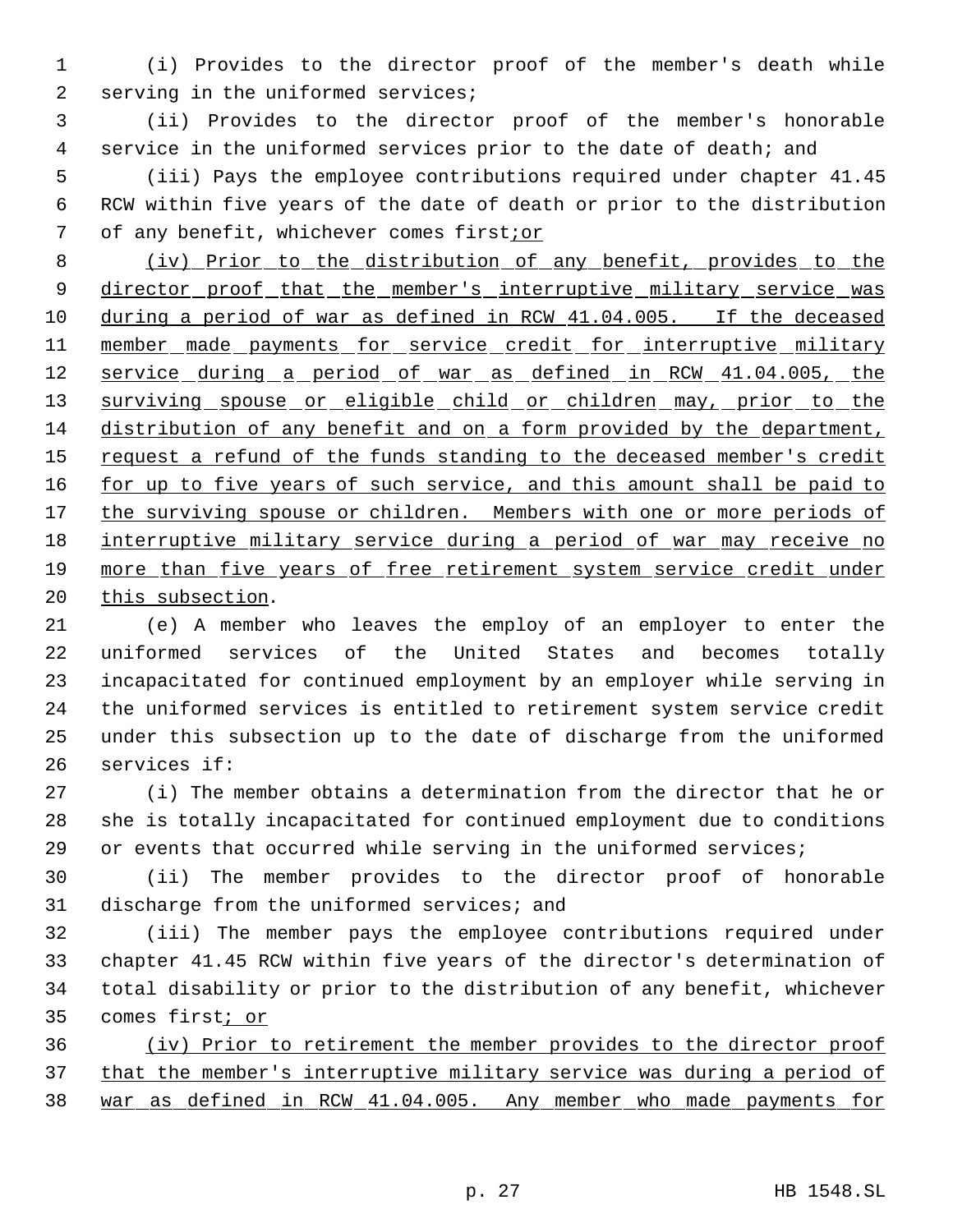service credit for interruptive military service during a period of war 2 as defined in RCW 41.04.005 may, prior to retirement and on a form provided by the department, request a refund of the funds standing to 4 his or her credit for up to five years of such service, and this amount 5 shall be paid to him or her. Members with one or more periods of interruptive military service credit during a period of war may receive 7 no more than five years of free retirement system service credit under this subsection.

 (8) A member receiving benefits under Title 51 RCW who is not receiving benefits under this chapter shall be deemed to be on unpaid, authorized leave of absence.

 **Sec. 9.** RCW 43.43.260 and 2005 c 64 s 10 are each amended to read as follows:

 Upon retirement from service as provided in RCW 43.43.250, a member shall be granted a retirement allowance which shall consist of:

 (1) A prior service allowance which shall be equal to two percent of the member's average final salary multiplied by the number of years 18 of prior service rendered by the member.

 (2) A current service allowance which shall be equal to two percent of the member's average final salary multiplied by the number of years of service rendered while a member of the retirement system.

 (3)(a) Any member commissioned prior to January 1, 2003, with twenty-five years service in the Washington state patrol may have the member's service in the uniformed services credited as a member whether or not the individual left the employ of the Washington state patrol to enter such uniformed services: PROVIDED, That in no instance shall military service in excess of five years be credited: AND PROVIDED FURTHER, That in each instance, a member must restore all withdrawn accumulated contributions, which restoration must be completed on the date of the member's retirement, or as provided under RCW 43.43.130, whichever occurs first: AND PROVIDED FURTHER, That this section shall not apply to any individual, not a veteran within the meaning of RCW 41.06.150.

 (b) A member who leaves the Washington state patrol to enter the uniformed services of the United States shall be entitled to retirement system service credit for up to five years of military service. This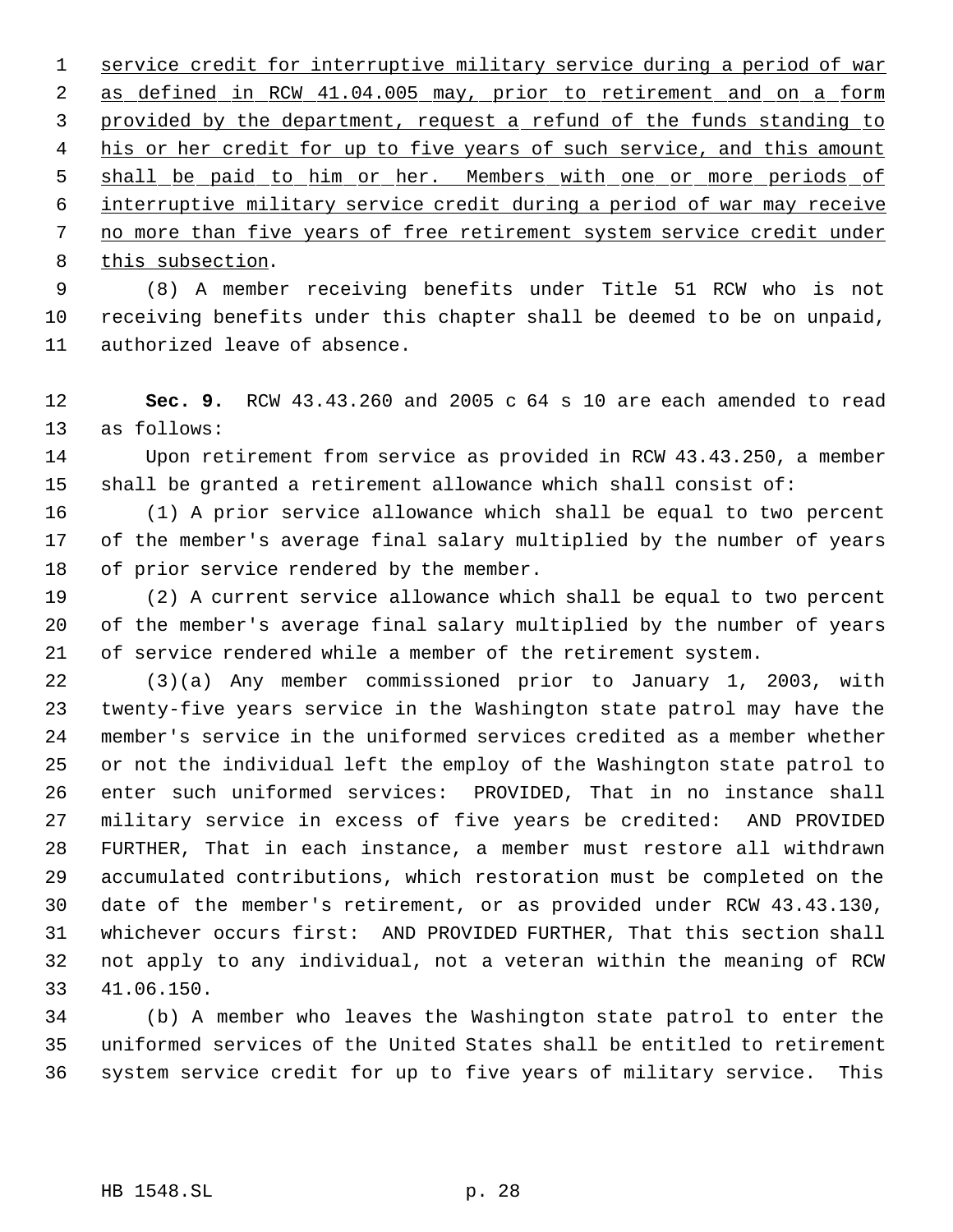subsection shall be administered in a manner consistent with the requirements of the federal uniformed services employment and reemployment rights act.

 (i) The member qualifies for service credit under this subsection if:

 (A) Within ninety days of the member's honorable discharge from the uniformed services of the United States, the member applies for reemployment with the employer who employed the member immediately 9 prior to the member entering the uniformed services; and

 (B) The member makes the employee contributions required under RCW 41.45.0631 and 41.45.067 within five years of resumption of service or prior to retirement, whichever comes sooner; or

 (C) Prior to retirement and not within ninety days of the member's honorable discharge or five years of resumption of service the member 15 pays the amount required under RCW  $41.50.165(2)$  i or

 (D) If the member was commissioned on or after January 1, 2003, 17 and, prior to retirement, the member provides to the director proof 18 that the member's interruptive military service was during a period of 19 war as defined in RCW 41.04.005. Any member who made payments for service credit for interruptive military service during a period of war as defined in RCW 41.04.005 may, prior to retirement and on a form 22 provided by the department, request a refund of the funds standing to 23 his or her credit for up to five years of such service, and this amount 24 shall be paid to him or her. Members with one or more periods of interruptive military service credit during a period of war may receive no more than five years of free retirement system service credit under 27 this subsection.

 (ii) Upon receipt of member contributions under (b)(i)(B), 29 (b)(iv)(C), and (b)(v)(C) of this subsection, or adequate proof under  $(b)(i)(D)$ ,  $(b)(iv)(D)$ , or  $(b)(v)(D)$  of this subsection, the department shall establish the member's service credit and shall bill the employer for its contribution required under RCW 41.45.060 for the period of military service, plus interest as determined by the department.

34 (iii) The contributions required under  $(b)(i)(B)$ ,  $(b)(iv)(C)$ , and (b)(v)(C) of this subsection shall be based on the compensation the member would have earned if not on leave, or if that cannot be estimated with reasonable certainty, the compensation reported for the member in the year prior to when the member went on military leave.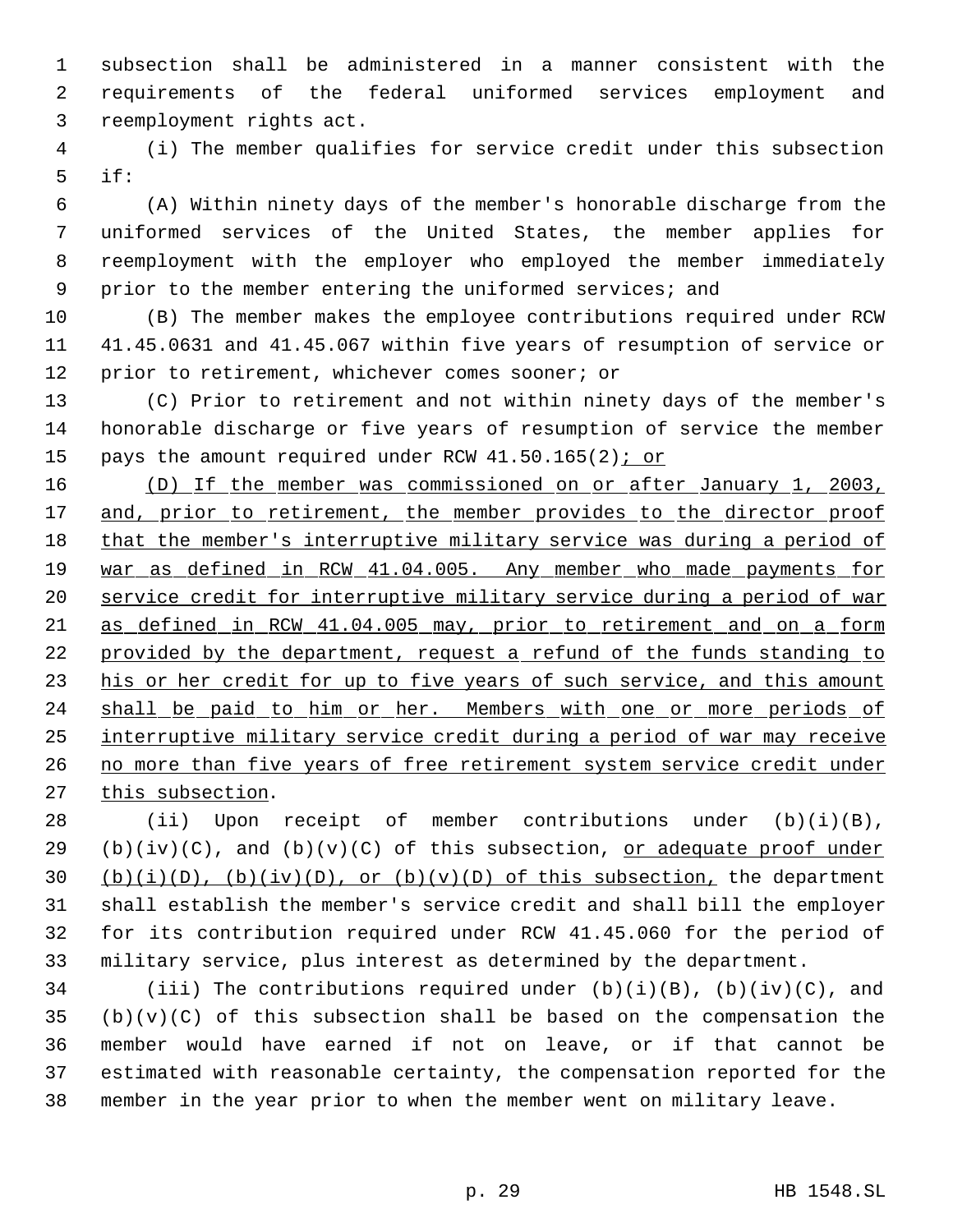(iv) The surviving spouse or eligible child or children of a member who left the employ of an employer to enter the uniformed services of the United States and died while serving in the uniformed services may, on behalf of the deceased member, apply for retirement system service credit under this subsection up to the date of the member's death in the uniformed services. The department shall establish the deceased member's service credit if the surviving spouse or eligible child or children:

 (A) Provides to the director proof of the member's death while 10 serving in the uniformed services;

 (B) Provides to the director proof of the member's honorable 12 service in the uniformed services prior to the date of death; and

 (C) If the member was commissioned on or after January 1, 2003, pays the employee contributions required under chapter 41.45 RCW within five years of the date of death or prior to the distribution of any 16 benefit, whichever comes first<sub>i or</sub>

 (D) If the member was commissioned on or after January 1, 2003, and, prior to the distribution of any benefit, provides to the director 19 proof that the member's interruptive military service was during a period of war as defined in RCW 41.04.005. If the deceased member made payments for service credit for interruptive military service during a 22 period of war as defined in RCW 41.04.005, the surviving spouse or 23 eligible child or children may, prior to the distribution of any 24 benefit and on a form provided by the department, request a refund of the funds standing to the deceased member's credit for up to five years 26 of such service, and this amount shall be paid to the surviving spouse 27 or children. Members with one or more periods of interruptive military 28 service during a period of war may receive no more than five years of free retirement system service credit under this subsection.

 (v) A member who leaves the employ of an employer to enter the uniformed services of the United States and becomes totally incapacitated for continued employment by an employer while serving in the uniformed services is entitled to retirement system service credit under this subsection up to the date of discharge from the uniformed services if:

 (A) The member obtains a determination from the director that he or she is totally incapacitated for continued employment due to conditions or events that occurred while serving in the uniformed services;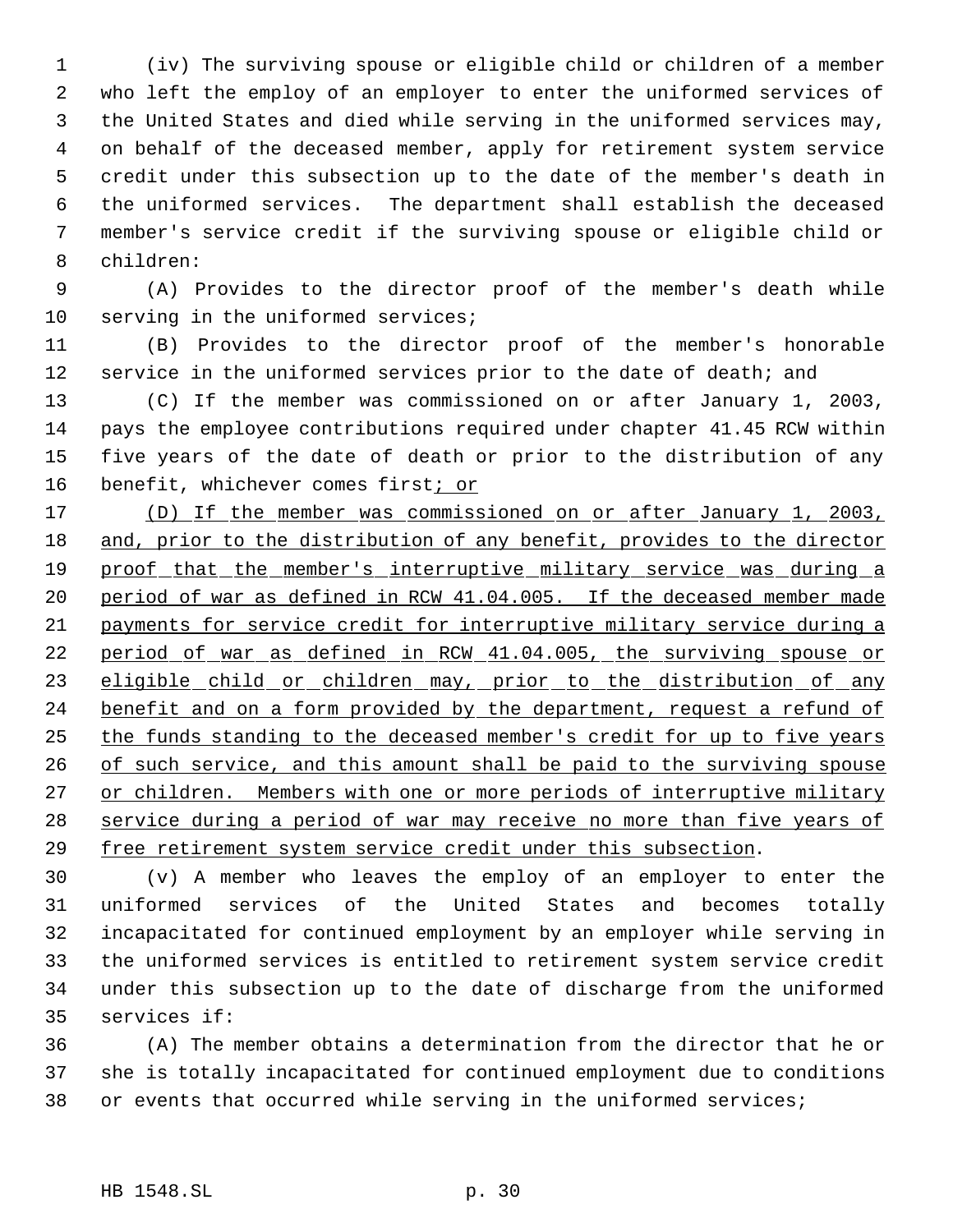(B) The member provides to the director proof of honorable 2 discharge from the uniformed services; and

 (C) If the member was commissioned on or after January 1, 2003, the member pays the employee contributions required under chapter 41.45 RCW within five years of the director's determination of total disability 6 or prior to the distribution of any benefit, whichever comes first; or

 (D) If the member was commissioned on or after January 1, 2003, 8 and, prior to retirement, the member provides to the director proof that the member's interruptive military service was during a period of 10 war as defined in RCW 41.04.005. Any member who made payments for service credit for interruptive military service during a period of war 12 as defined in RCW 41.04.005 may, prior to retirement and on a form 13 provided by the department, request a refund of the funds standing to his or her credit for up to five years of such service, and this amount 15 shall be paid to him or her. Members with one or more periods of 16 interruptive military service during a period of war may receive no 17 more than five years of free retirement system service credit under this subsection.

 (4) In no event shall the total retirement benefits from subsections (1), (2), and (3) of this section, of any member exceed seventy-five percent of the member's average final salary.

 (5) Beginning July 1, 2001, and every year thereafter, the department shall determine the following information for each retired member or beneficiary whose retirement allowance has been in effect for at least one year:

(a) The original dollar amount of the retirement allowance;

 (b) The index for the calendar year prior to the effective date of the retirement allowance, to be known as "index A";

 (c) The index for the calendar year prior to the date of determination, to be known as "index B"; and

(d) The ratio obtained when index B is divided by index A.

 The value of the ratio obtained shall be the annual adjustment to the original retirement allowance and shall be applied beginning with the July payment. In no event, however, shall the annual adjustment:

 (i) Produce a retirement allowance which is lower than the original retirement allowance;

(ii) Exceed three percent in the initial annual adjustment; or